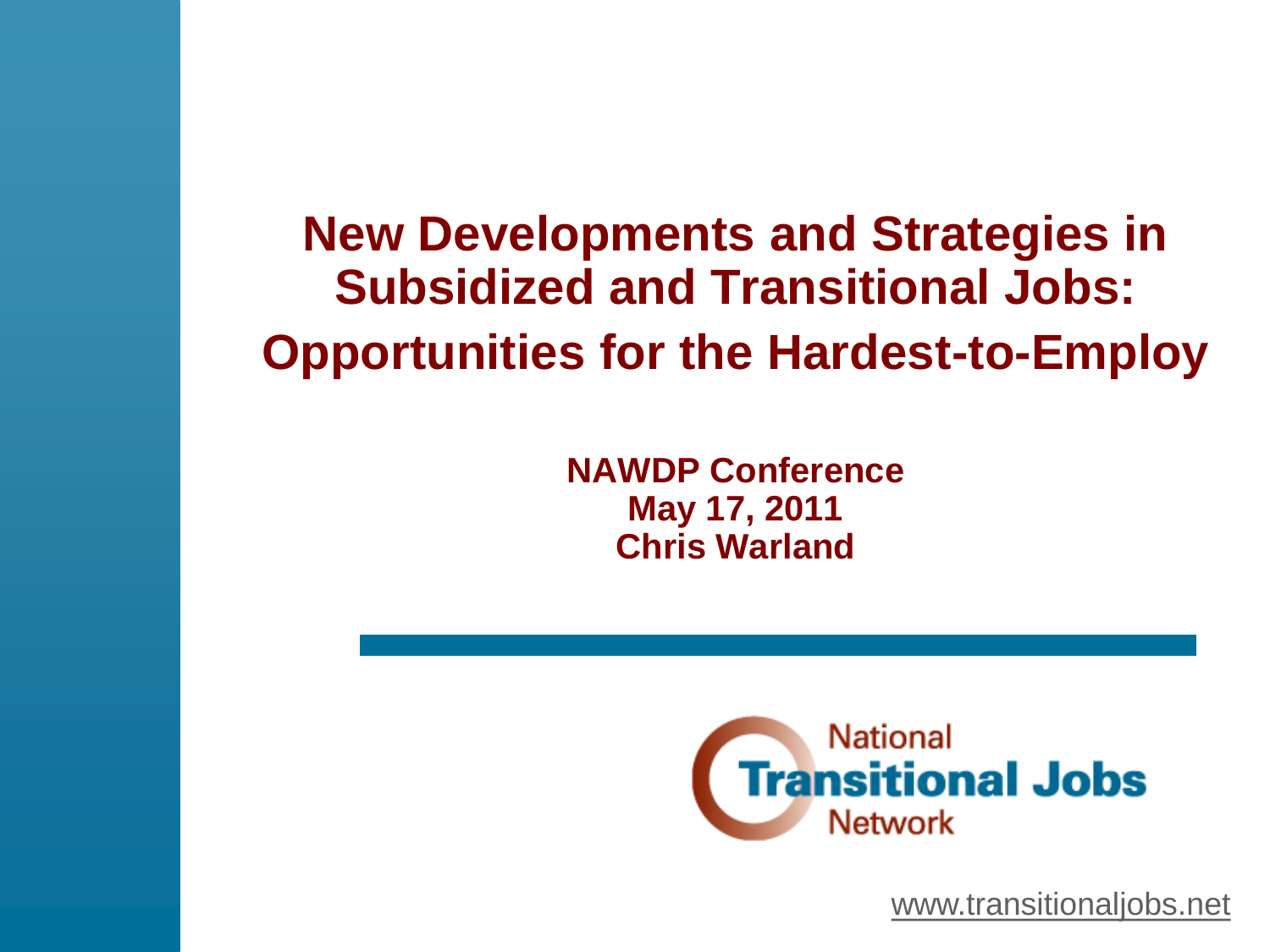### **Who benefits from Transitional Jobs?**

**□ People with multiple or severe barriers to** employment

- **Q** People with criminal records
- □ Long-term recipients of public assistance
- **Q** People who have experienced homelessness
- **□** Disconnected youth with no work history
- □ People who could not find or keep work with less intensive help

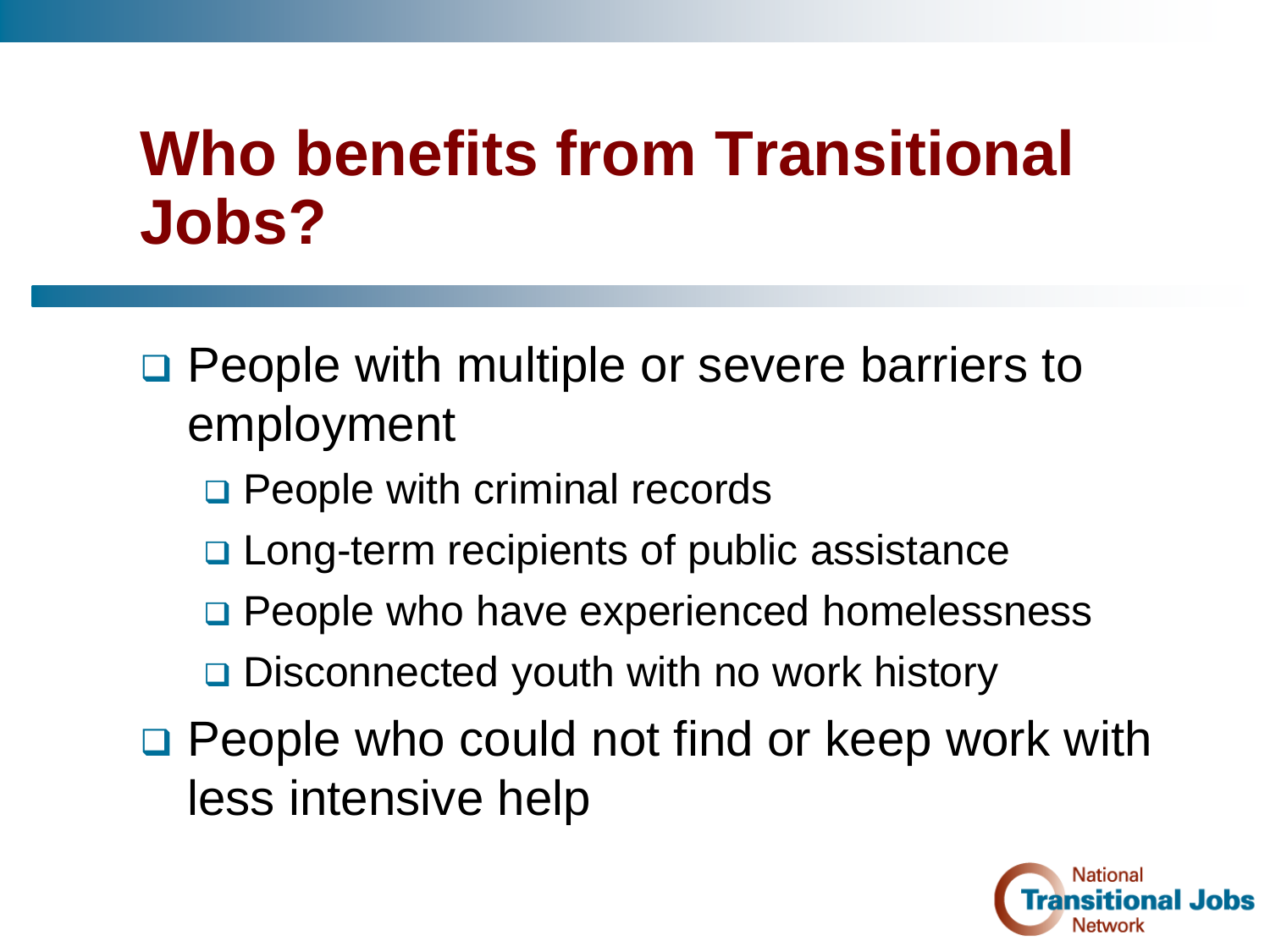### **What are the goals of Transitional Jobs?**

- **□** Learning the expectations of the workplace experientially
- **□ Building a work history and references**
- **□** Stabilizing individuals and families with earned income and supports
- **□ Accessing incentives like the Earned Income Tax** Credit
- **□** Gaining skills and experience to transition into unsubsidized employment

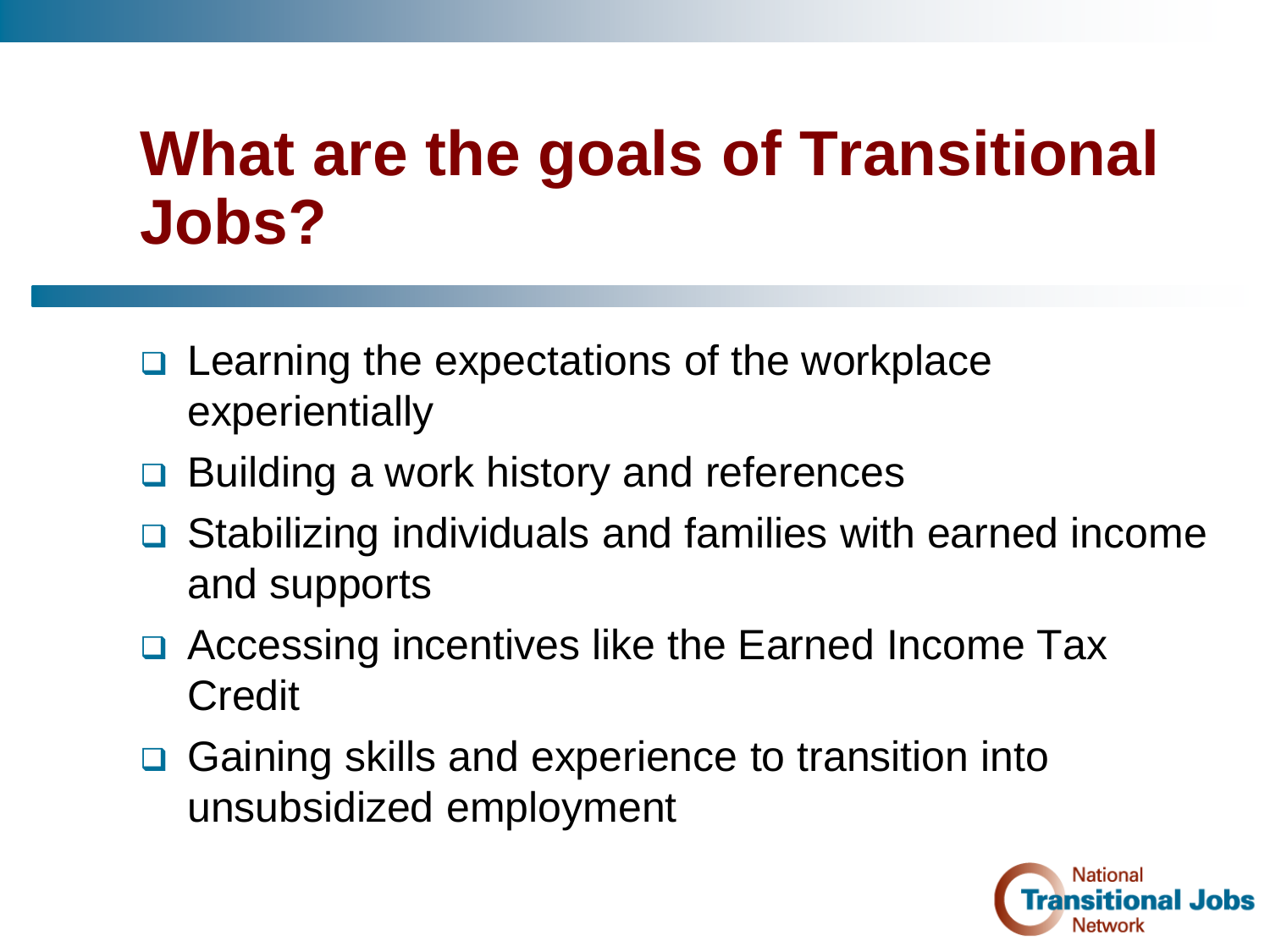#### **Transitional Jobs Definition**

Transitional Jobs (TJ) is a workforce strategy designed to overcome employment obstacles by using *time-limited, wage-paying jobs that combine real work, skill development, and supportive services,* to transition participants successfully into the labor market.

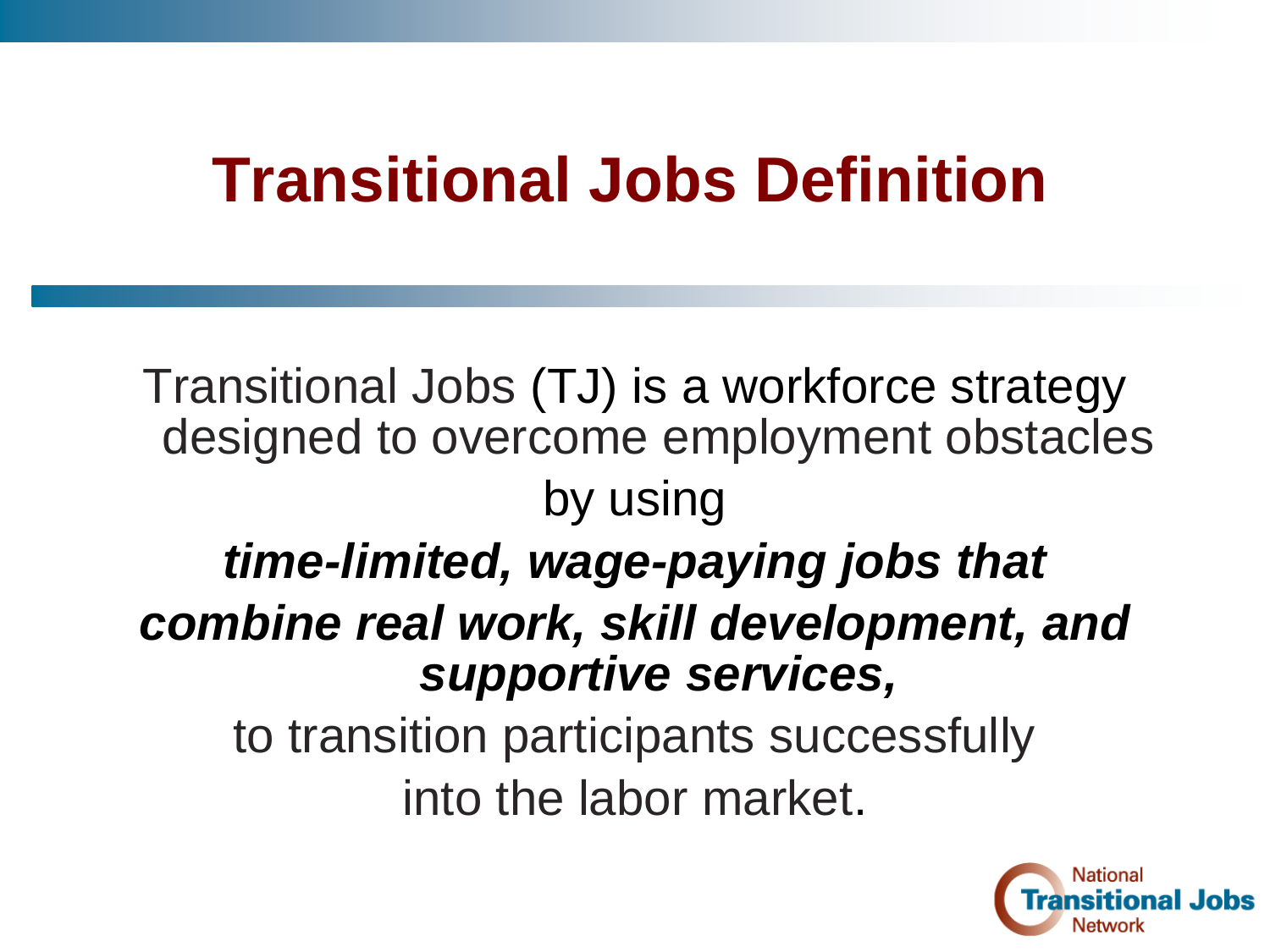## **TJ Definition Break Down:** *"Time-limited, Wage-paying Jobs"*

Subsidized jobs in a *non-profit, for profit*, and/or *government* setting

□ Time-limited. The TJ typically lasts 3-9 months depending upon the population & participant needs

**Wage-paid**

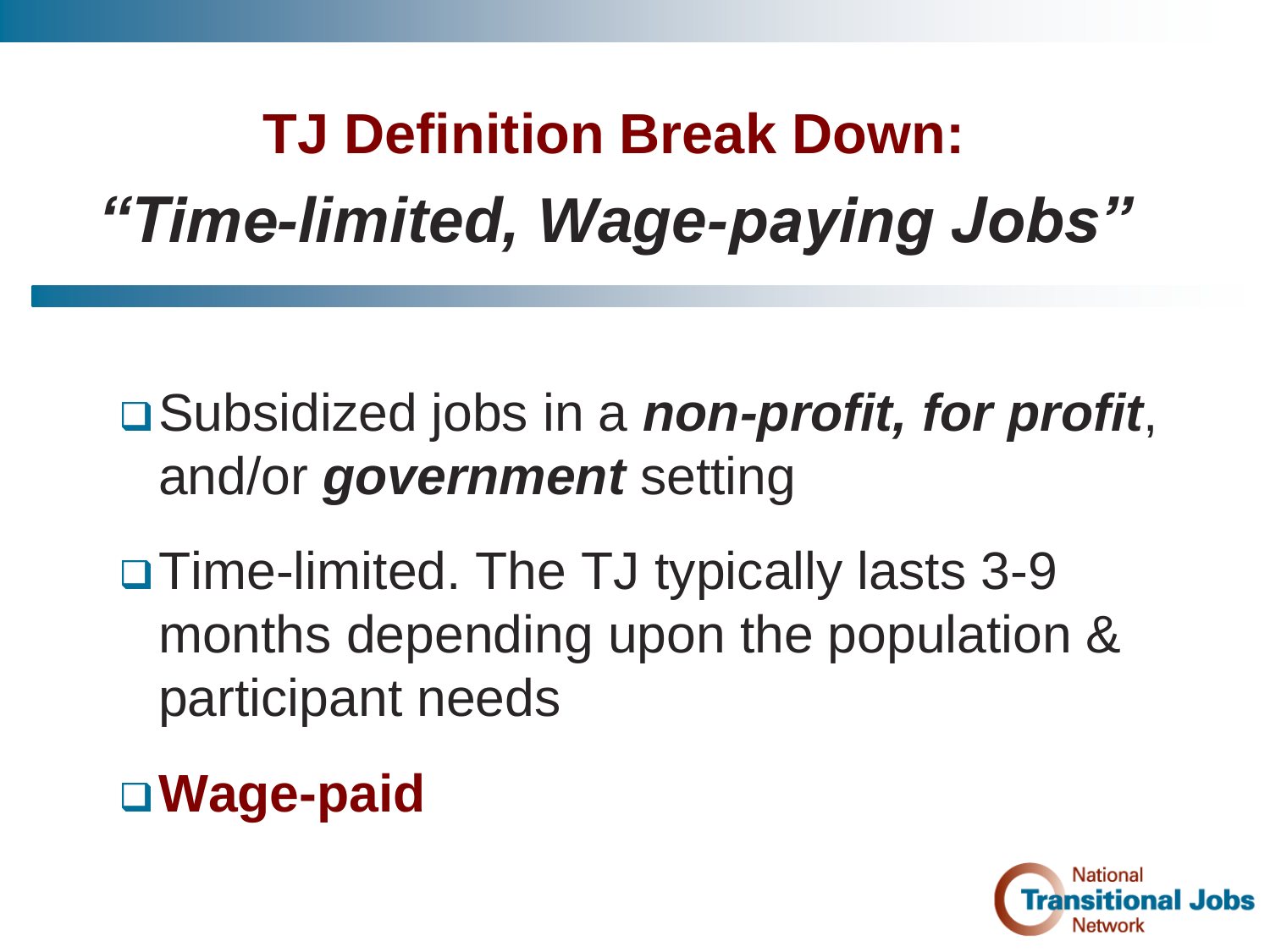# **TJ Definition Break Down:**  *"Skill Development"*

□TJ programs offer the opportunity to learn and re-learn behaviors of work

Soft-skill Development sometimes combined with Hard-skill Development

□ Access to industry specific training, bridge programs, and educational opportunities

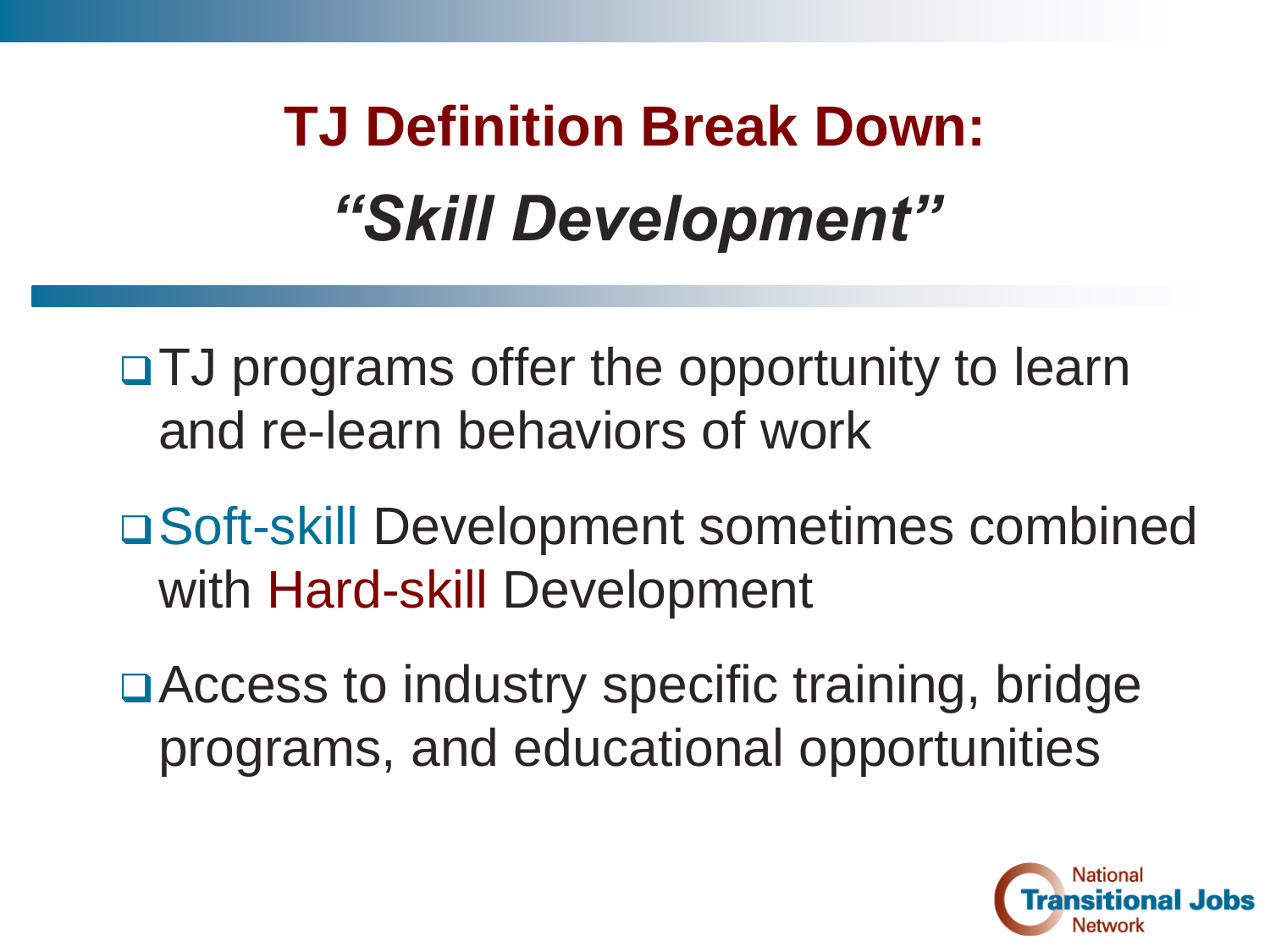**TJ Definition Break Down:** *"Supportive Services"*

TJ programs have a strong employment case management structure and wrap-around support with linkages to the following:

Transportation Child Care Clothing Housing Substance Abuse Mental Health Probation/Parole Requirements

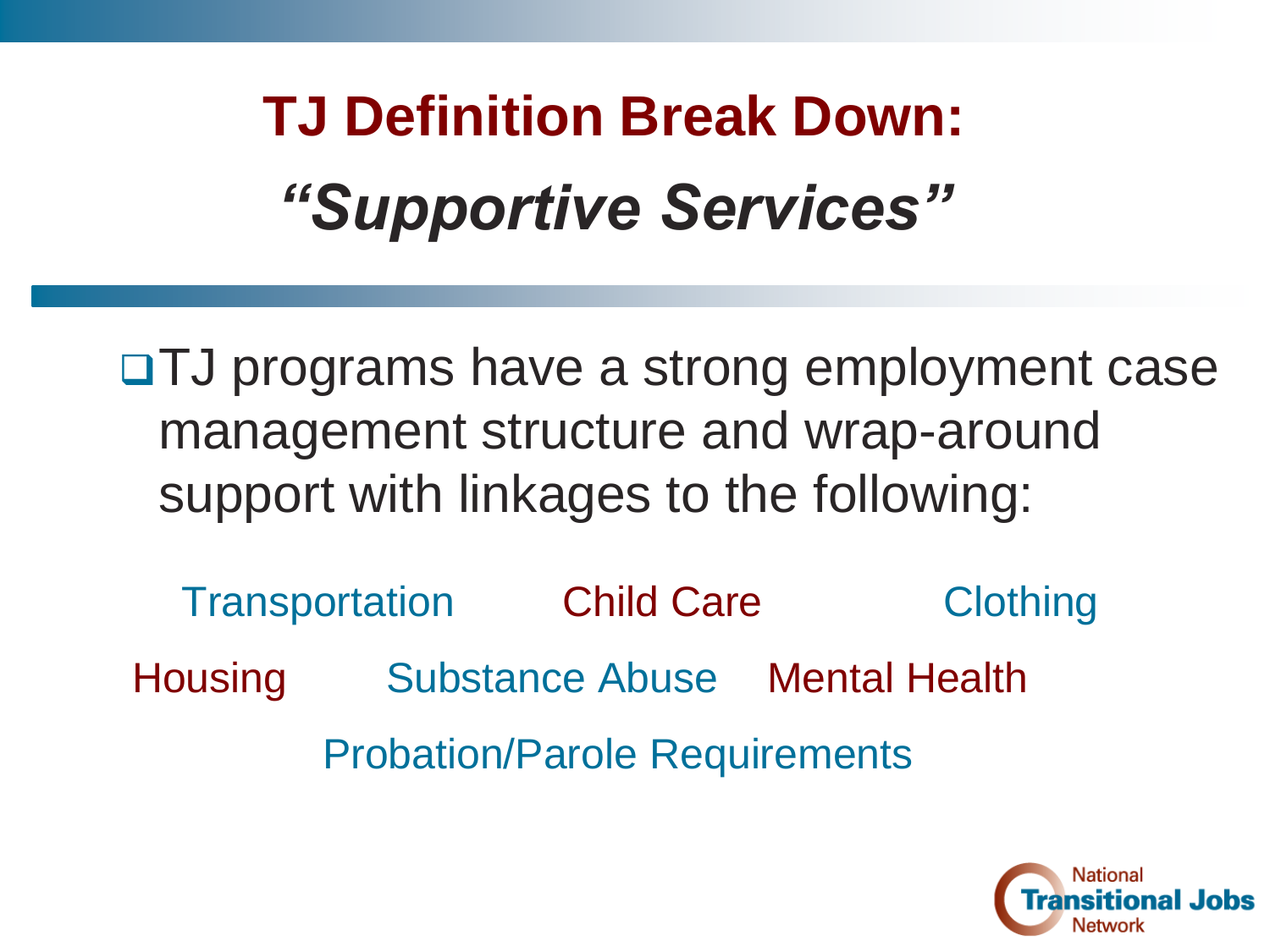**TJ Definition Break Down:**  *"Transition participants successfully into the labor market"*

**□ Transition TJ participants into unsubsidized** work in nonprofit or for profit job site following TJ placement.

**□ Retention Support** 

**□ Linkages to education & training** 

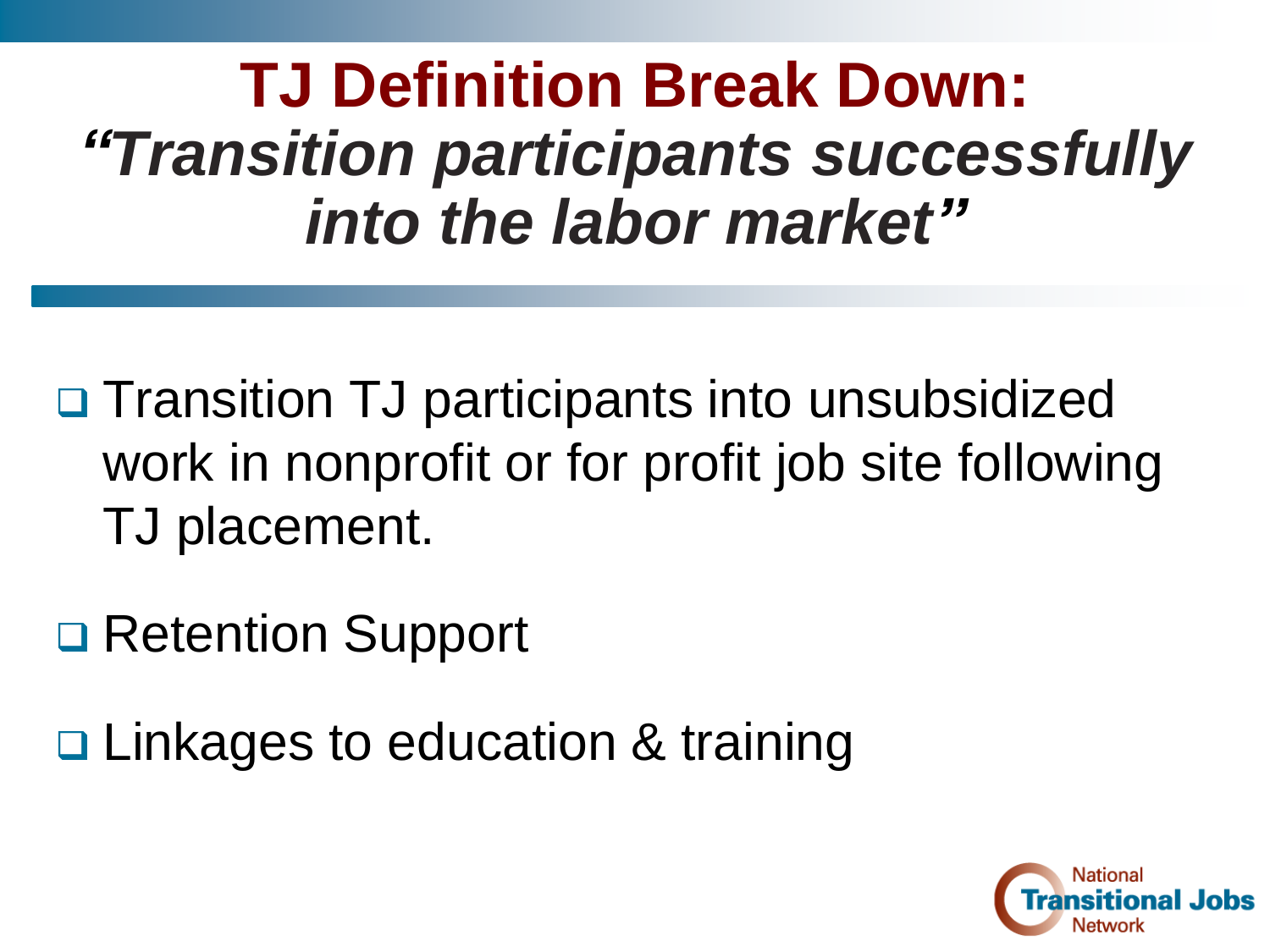#### **Transitional Jobs Program Elements**

- □ Orientation & Assessment
- Job Readiness/Life Skills Classes
- **□ Case Management Support**
- *Transitional Job - Real Work Experience*
- Unsubsidized Job Placement & Retention
- **□ Linkages to Education and Training**

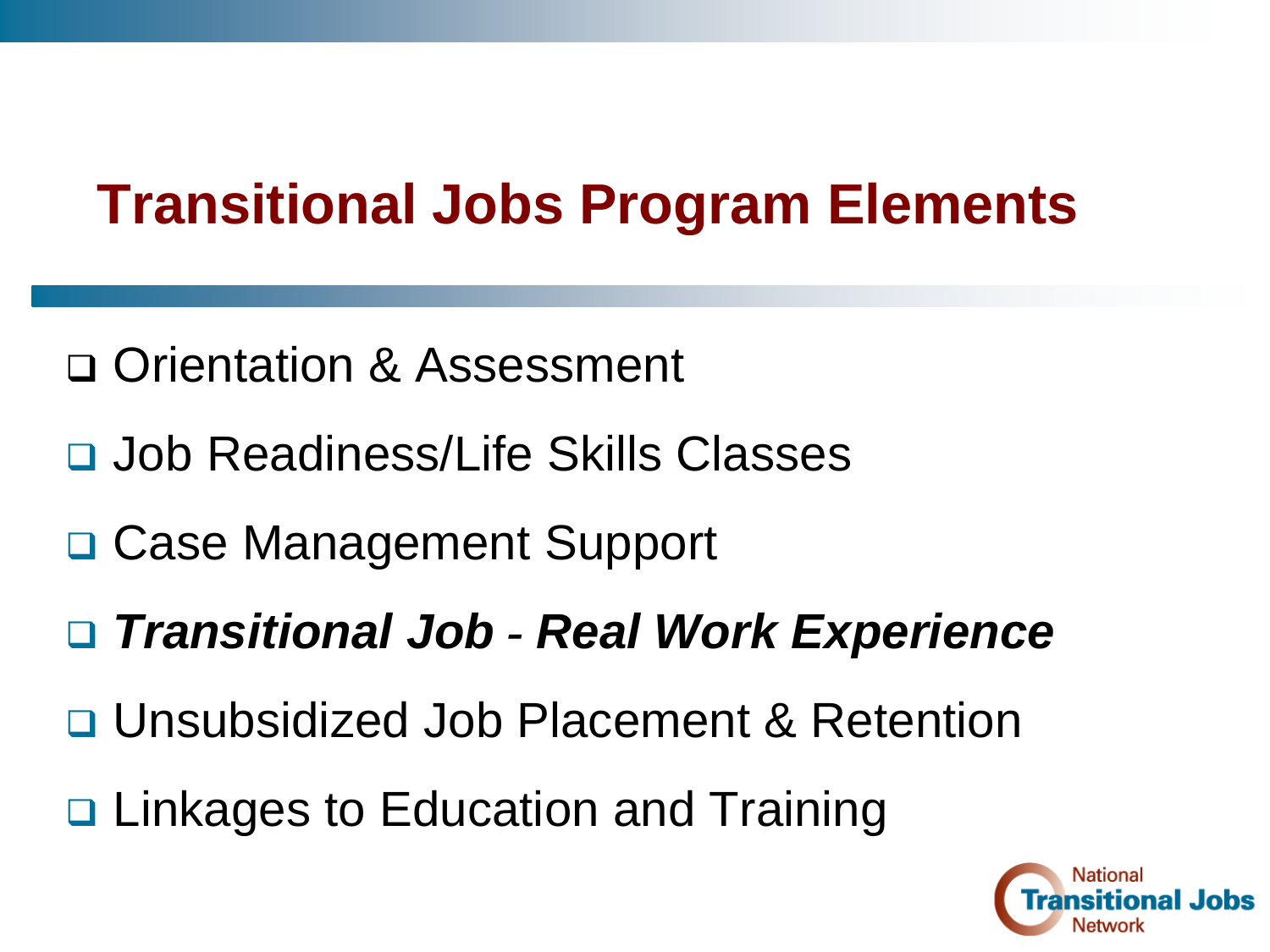## **Snapshot of General TJ Program Staff**

- □ Case Management Team Intake/Assessment, Counseling, Referral Services
- Job Development Team Job Coach, Job Developer, Crew Supervisor
- **D** Job/Life Skills Trainers
- Retention Specialist
- **□ Education/Training Specialist**

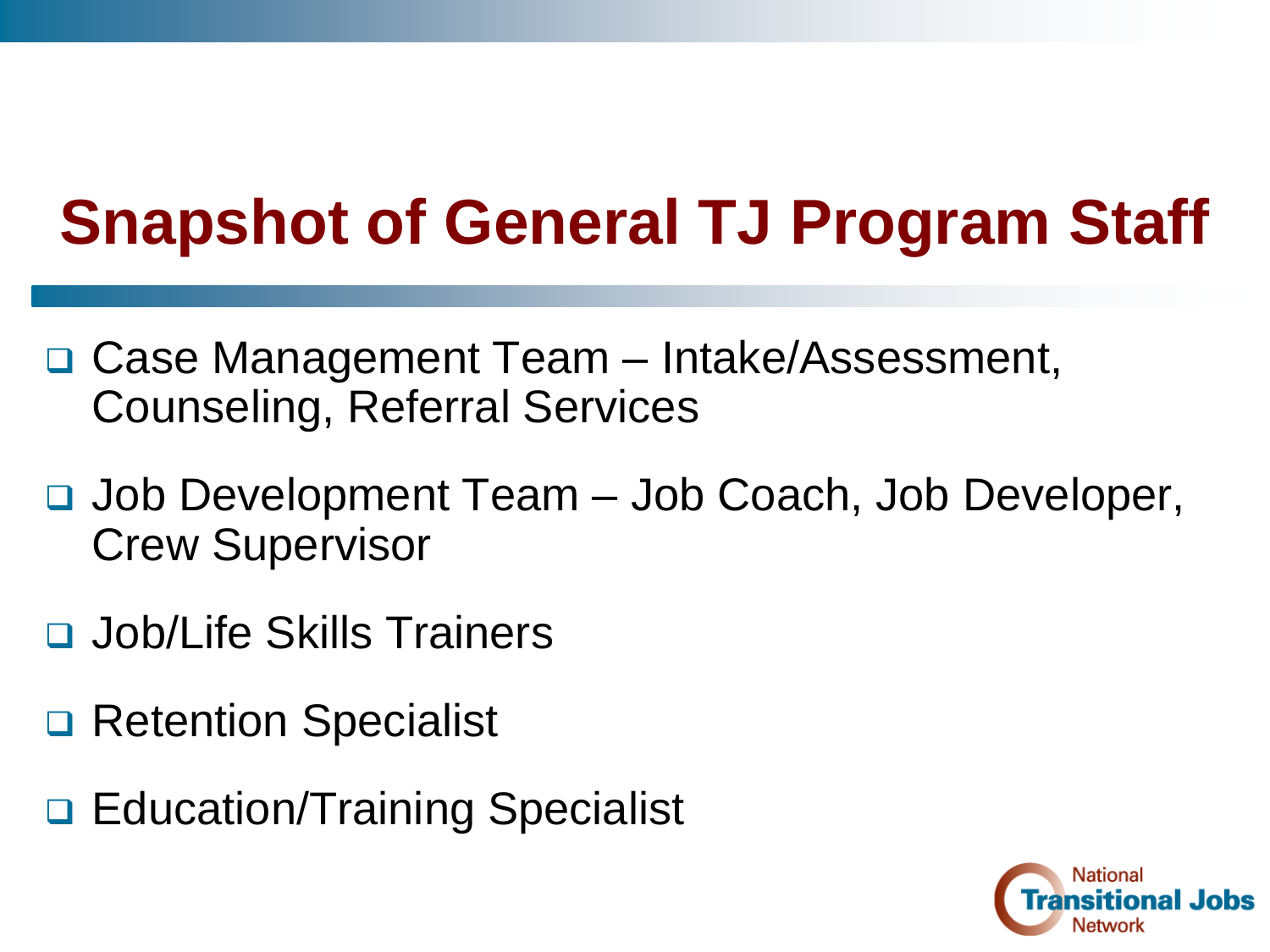## **Transitional Jobs program structures**

- $\Box$  Scattered Employment Sites Participants work in for-profit, non-profit or government sites with 1-2 workers per site.
- $\Box$  Work Crew Crews of 5-7 people work on a project often within maintenance, janitorial, parks, and community renewal projects.
- $\Box$  In-House Placements Participants work for the TJ agency, often in the product or service revenue generating arm of the organization.

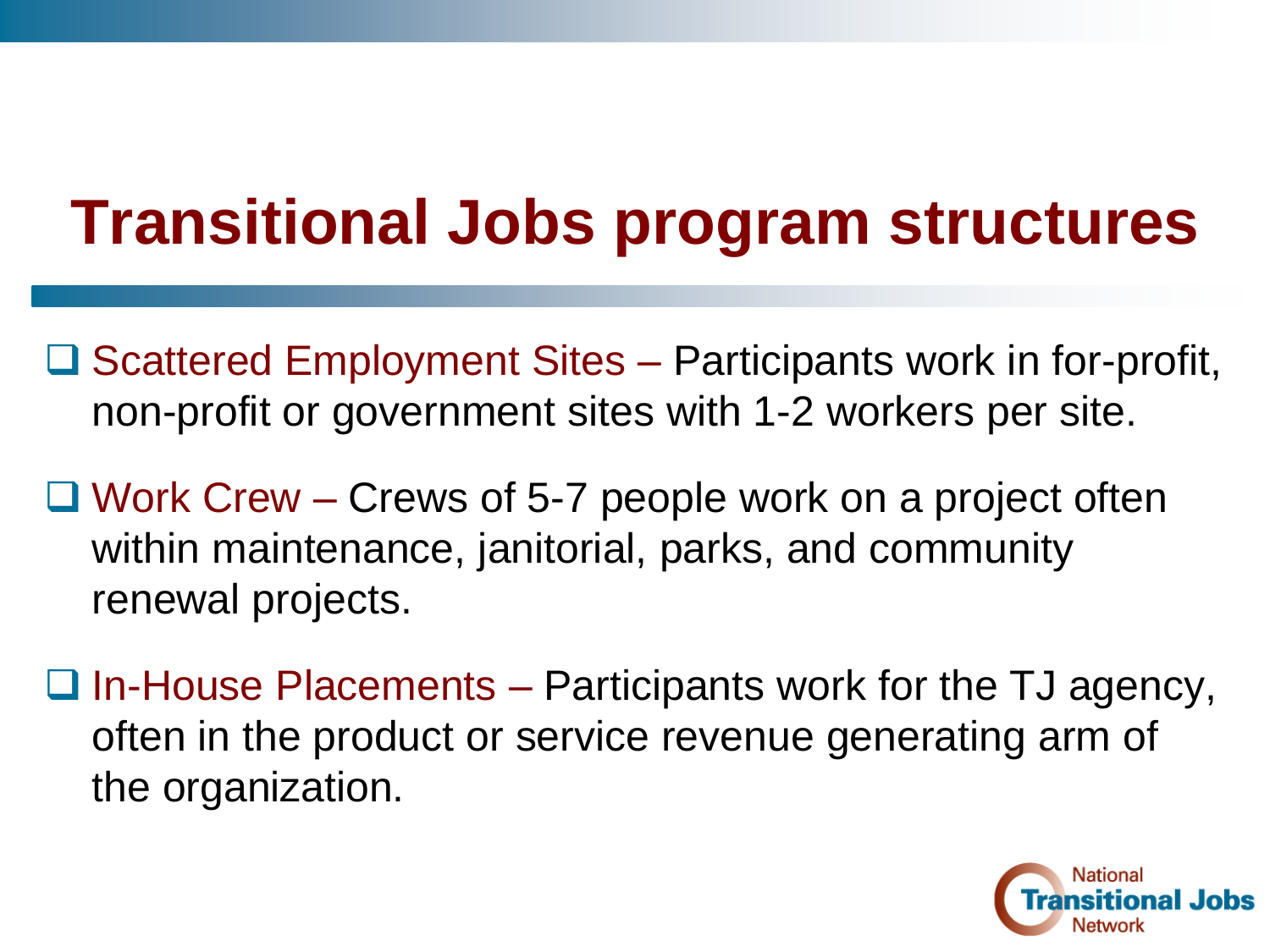### **Benefits to businesses**

- **TJ participants receive retention services.** Retentionoriented case-management can help employers reduce turnover costs.
- **TJ participants have both work experience and jobreadiness training.** Employers benefit from candidates who have received training in soft skills and are work-ready.
- **Tax credits and wage subsidies.** Employers who hire TJ participants may be eligible for the Work Opportunity Tax Credit. Also, for employers who place TJ participants in transitional employment positions, participant wages are subsidized.

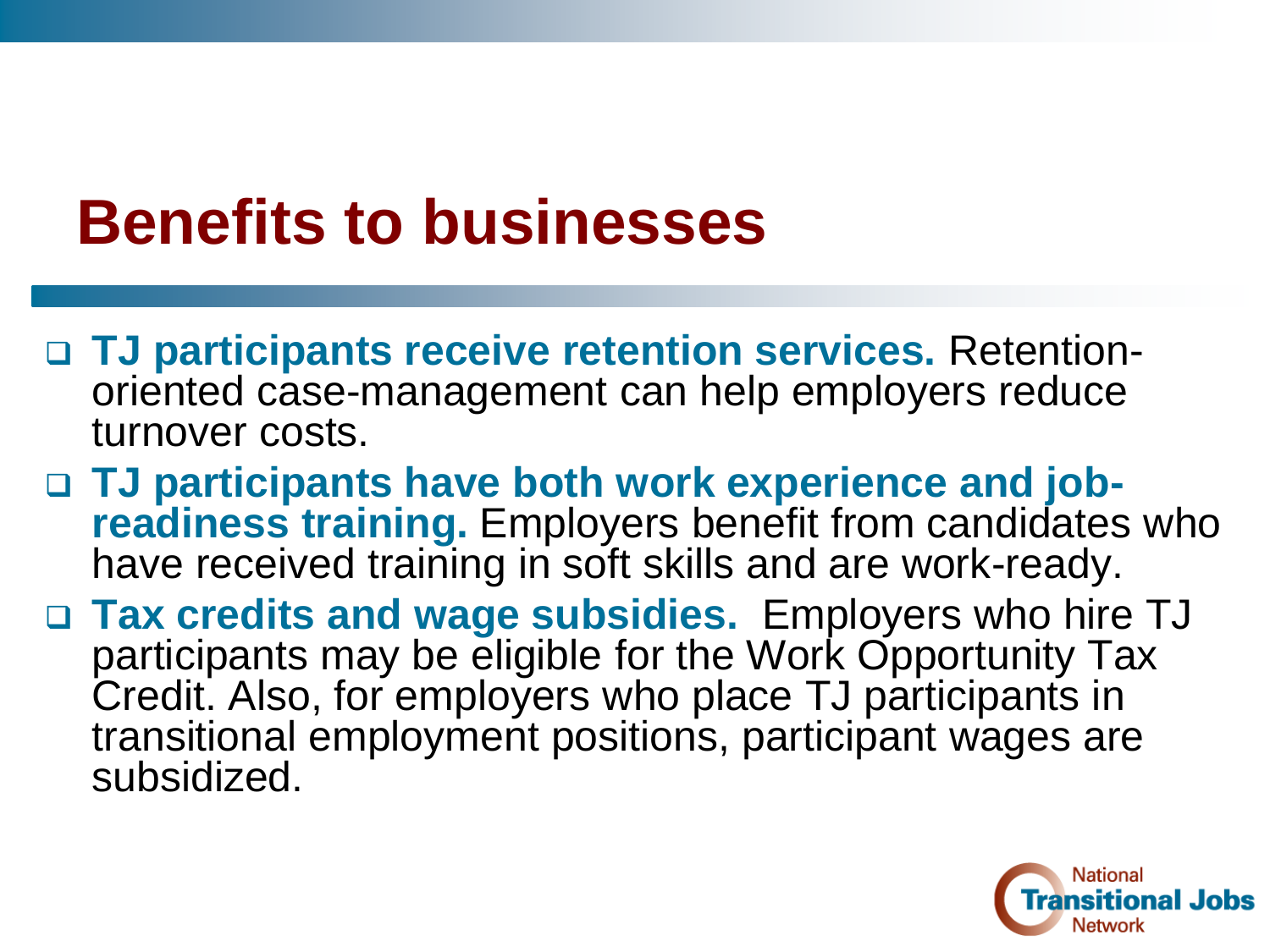#### **Important Questions for TJ planning**

- $\Box$  How will the transitional employment be provided?
- How many participants can be served considering the budget?
- What entity will act as employer of record?
- $\Box$  What partners should be engaged to provide support services?
- $\Box$  How will job-readiness training be delivered?
- $\Box$  What policies, forms and tools need to be developed? E.g., worksite agreements, job descriptions, assessment forms
- $\Box$  How will data be collected and outcomes measured?

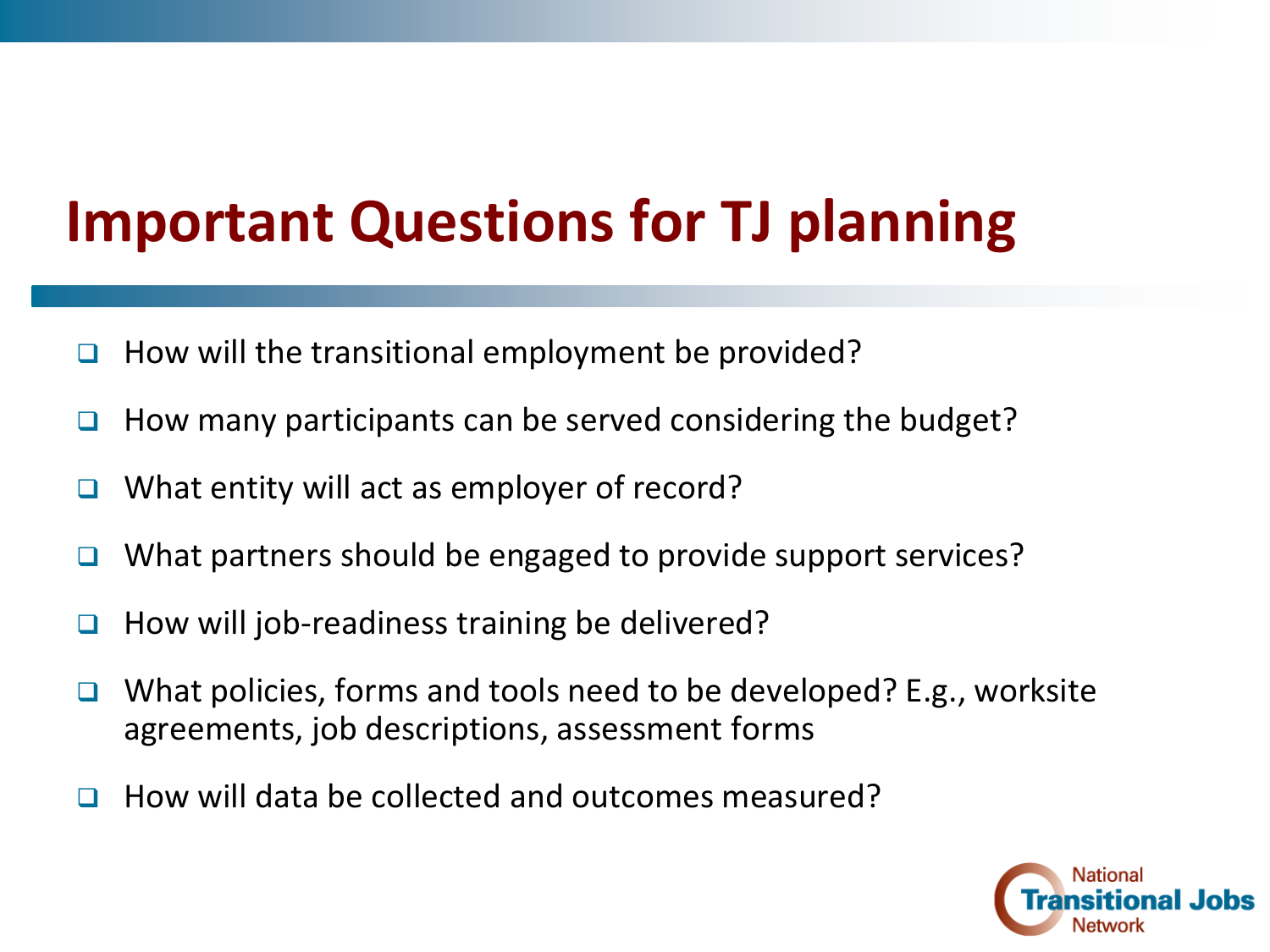#### **Budget considerations for TJ program planning**

- **□** Participant Wages
- □ Staff
- $\Box$  Training and Education
- **□** Support Services
- $\Box$  Incentives
- Data Collection and Evaluation
- **Q** Administrative Costs

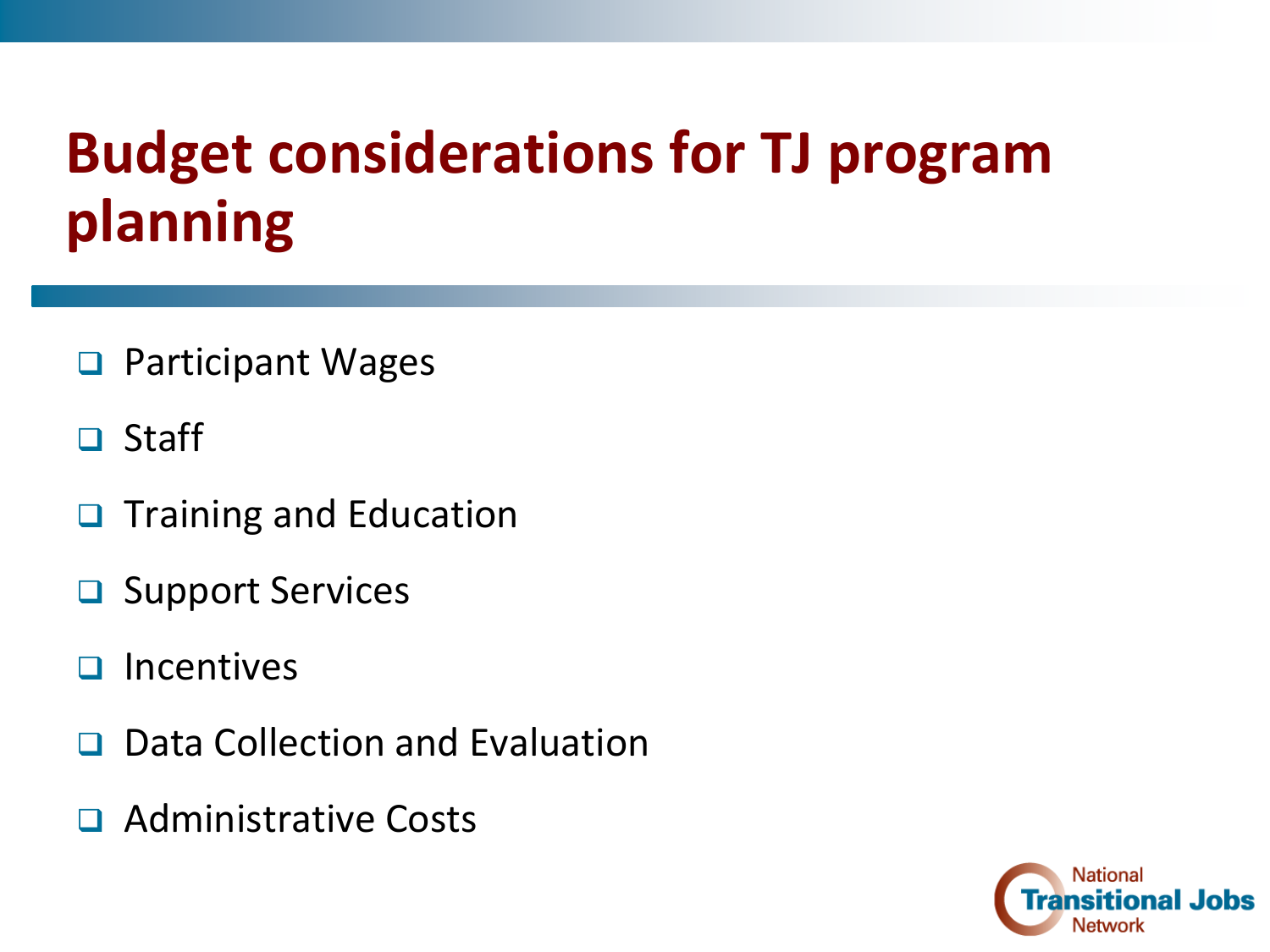### **Outcomes of Transitional Jobs programs**

- **TJ participants show increased wages and less reliance on public benefits over time.** Average income of post-TJ workers increased 60% during first two years in the workforce and is 148% higher than pre-TJ income. MDRC's "Hard to Employ" study found Significant decreases in TANF receipt and payments.
- **Dramatic reductions in recidivism for persons engaged in TJ programs within 90 days of release.** MDRC study shows 50% reduction in recidivism for those persons engaged in TJ program within 90 days of release. Significant recidivism reductions even after 3 years of follow-up. The study's authors said that these effects are "rarely" seen in rigorous studies.

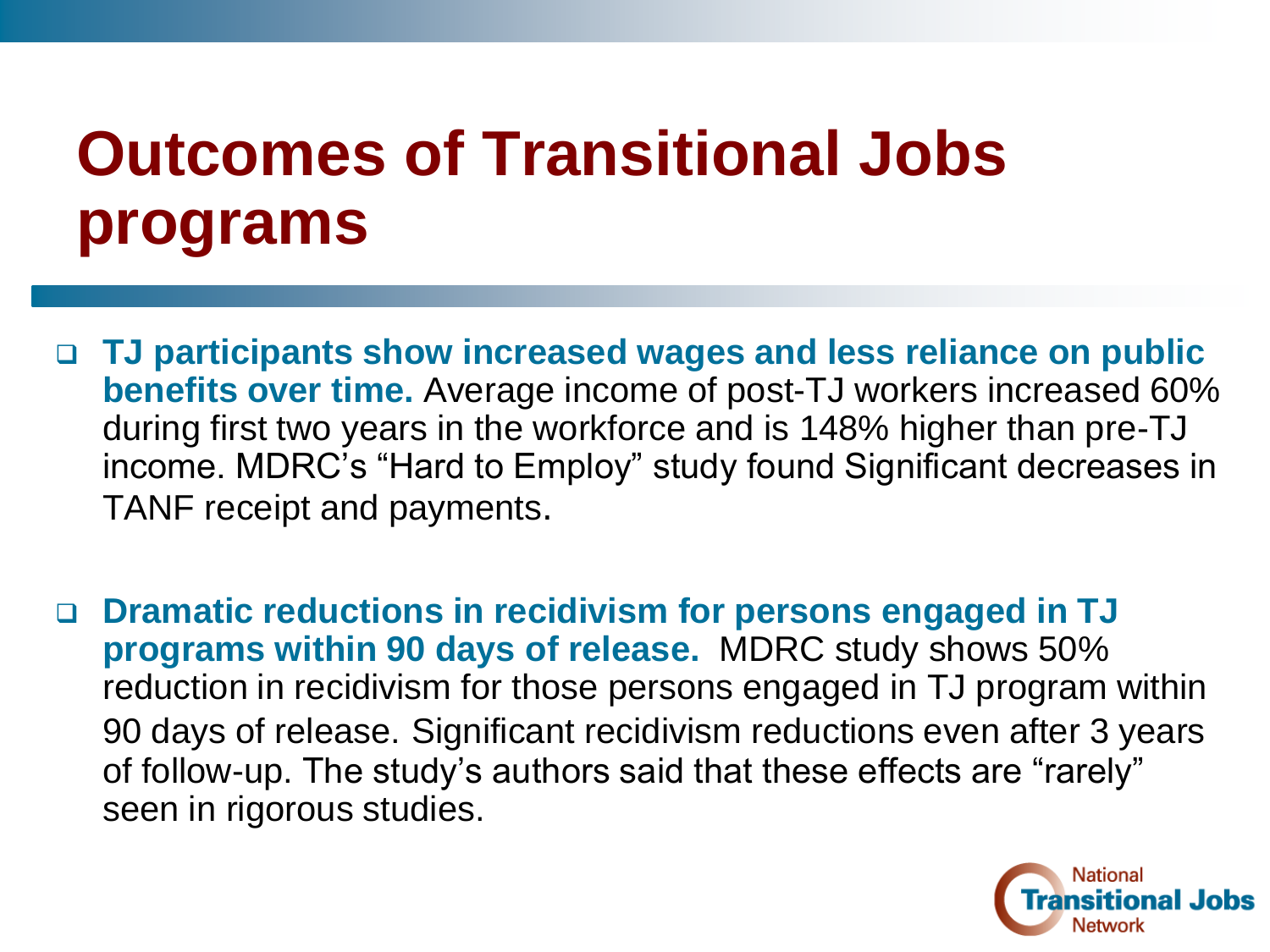### **Transitional Jobs Reentry Demonstration (TJRD)**

- □ Funded by the Joyce Foundation
- □ Four sites: Detroit, Chicago, Milwaukee and St. Paul
- **□ Random-assignment study conducted by** MDRC
- $\Box$  Implementation evaluation by the Urban Institute; ethnography by the Gerald R. Ford School of Public Policy, University of Michigan

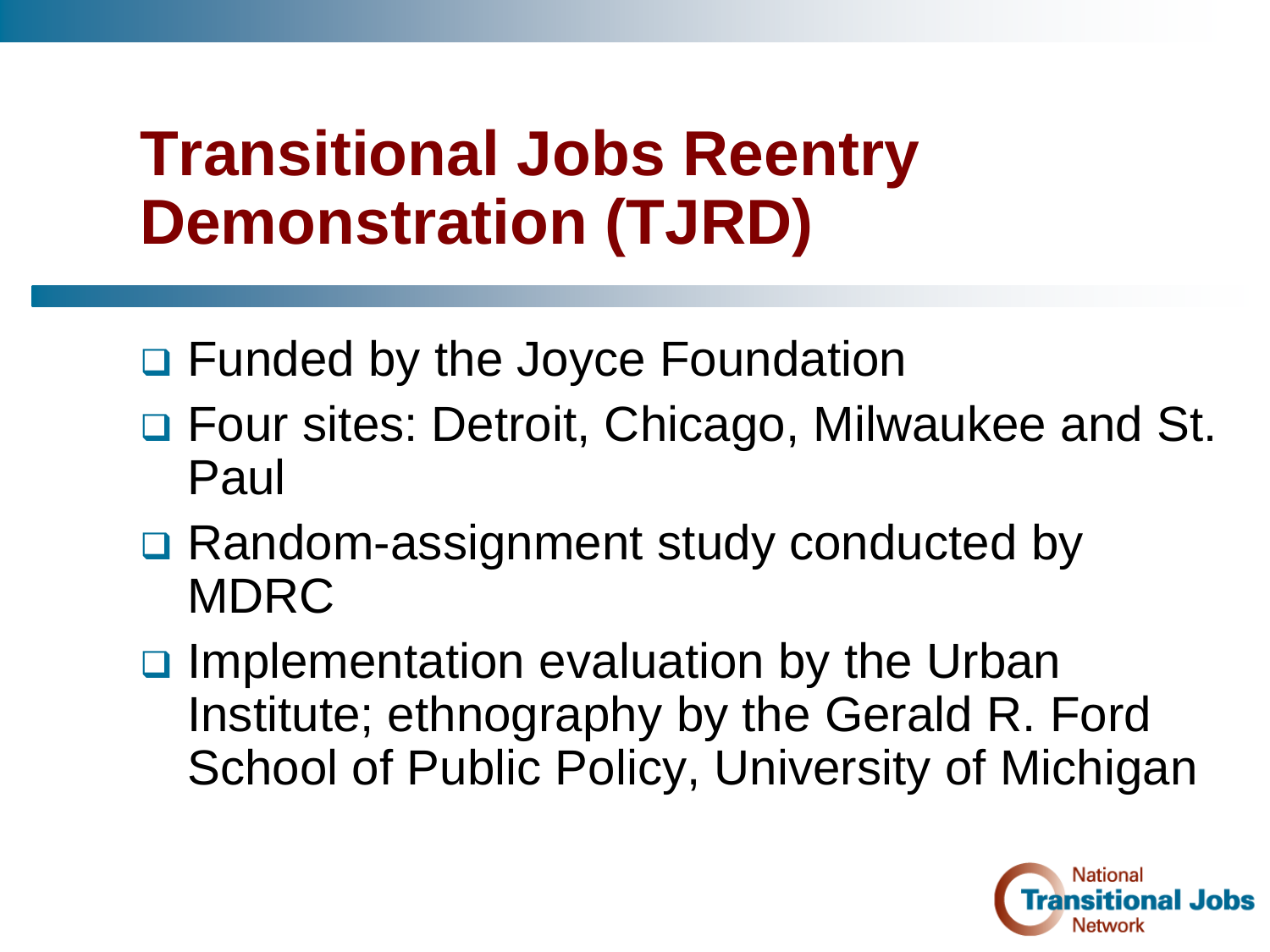## **TJRD Findings**

- **□** Strong employment impacts that fade over time
- **□ Did not replicate CEO recidivism impacts**
- **□ Evidence supporting stronger retention** services including incentives
- **□ High participation rate—people returning home** from prison want and are willing to work!

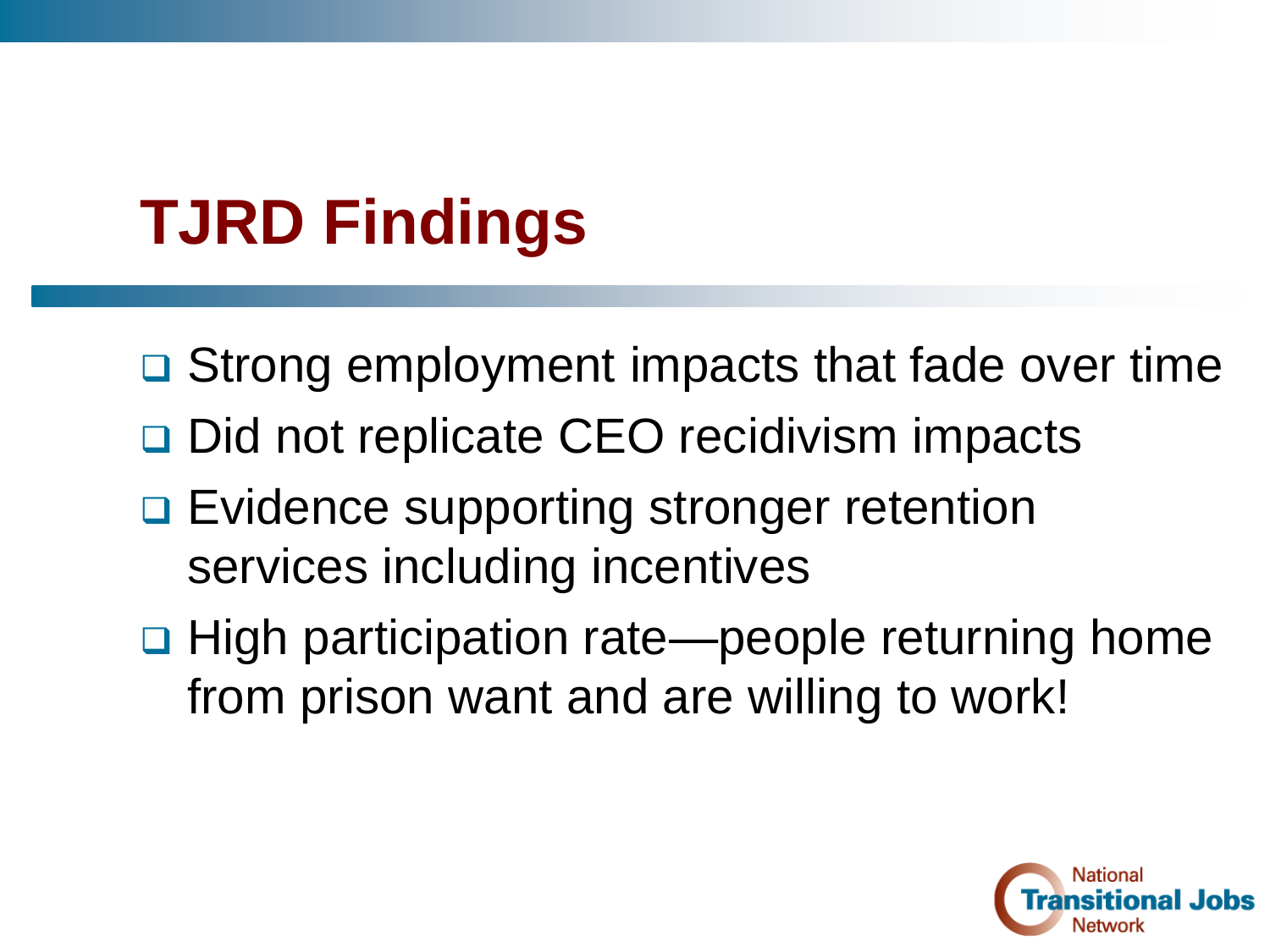### **Promising and innovative practices to improve TJ employment impacts**

- **□** Accurate targeting to determine who will benefit most from TJ
	- □ Evidence suggests TJ is more effective for individuals with more barriers
- Improving the developmental nature of the transitional employment experience
	- □ Structured work-readiness feedback
	- **□** Graduated stress and responsibility
	- $\Box$  Enhanced mentoring and coaching
	- **□** Facilitating peer support

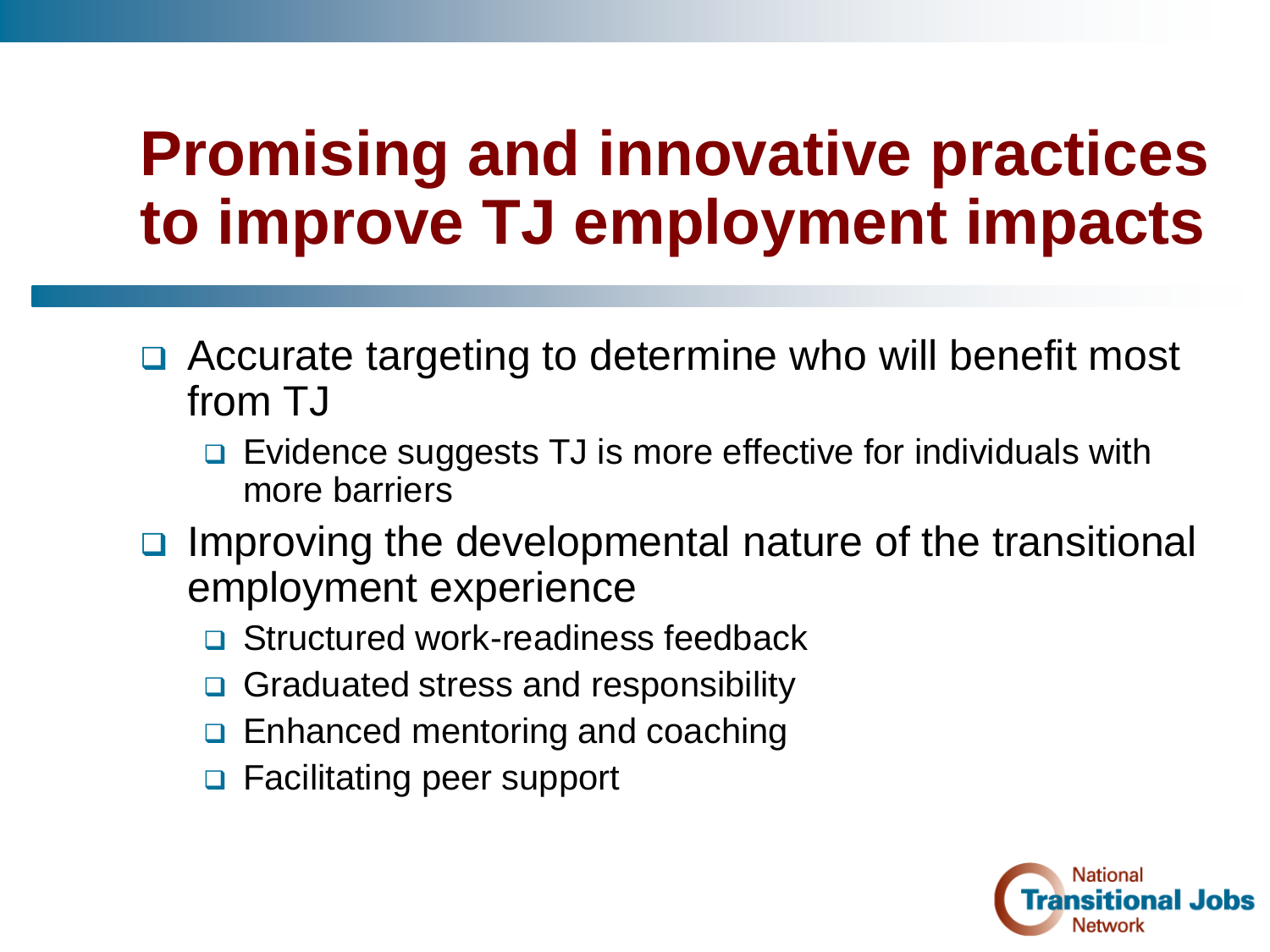### **Promising and innovative practices, continued**

- $\Box$  Improved job development strategies □ Making the "business case" for TJ
- **□ Enhanced job retention and advancement** services
	- ntensive follow-up; incentives
- □ Integrating contextualized adult learning
- **□ Sector-based hard skills training**

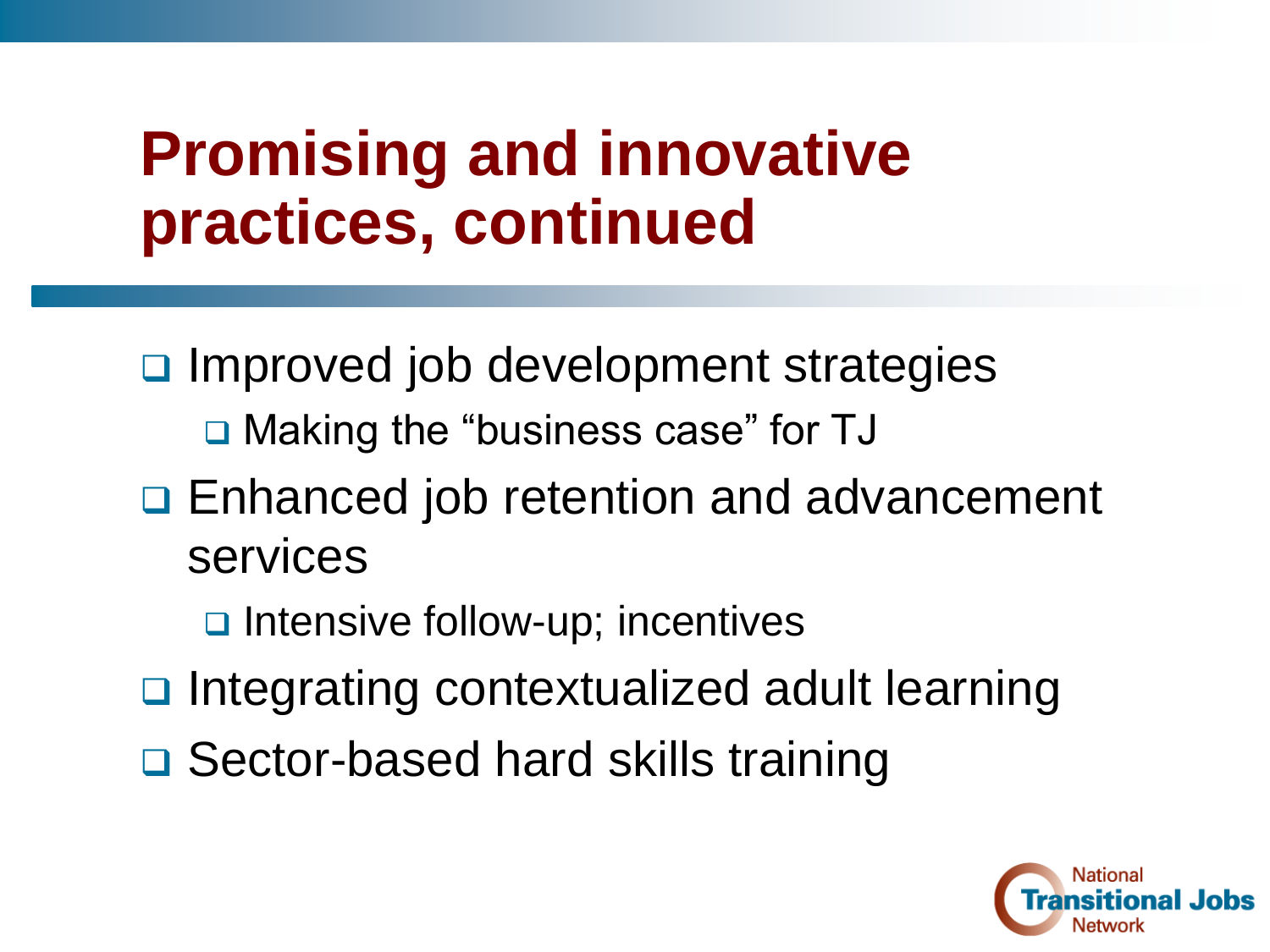#### **US Department of Labor Enhanced Transitional Jobs Demonstration**

- **□** First-ever federal budget line item for Transitional Jobs
- □ \$45 Million for year 1; year 2 cut from federal budget
- Competitive grants for TJ demonstration projects
- Random-assignment evaluation to be performed by MDRC
- □ Awards to be announced by June 30, 2011

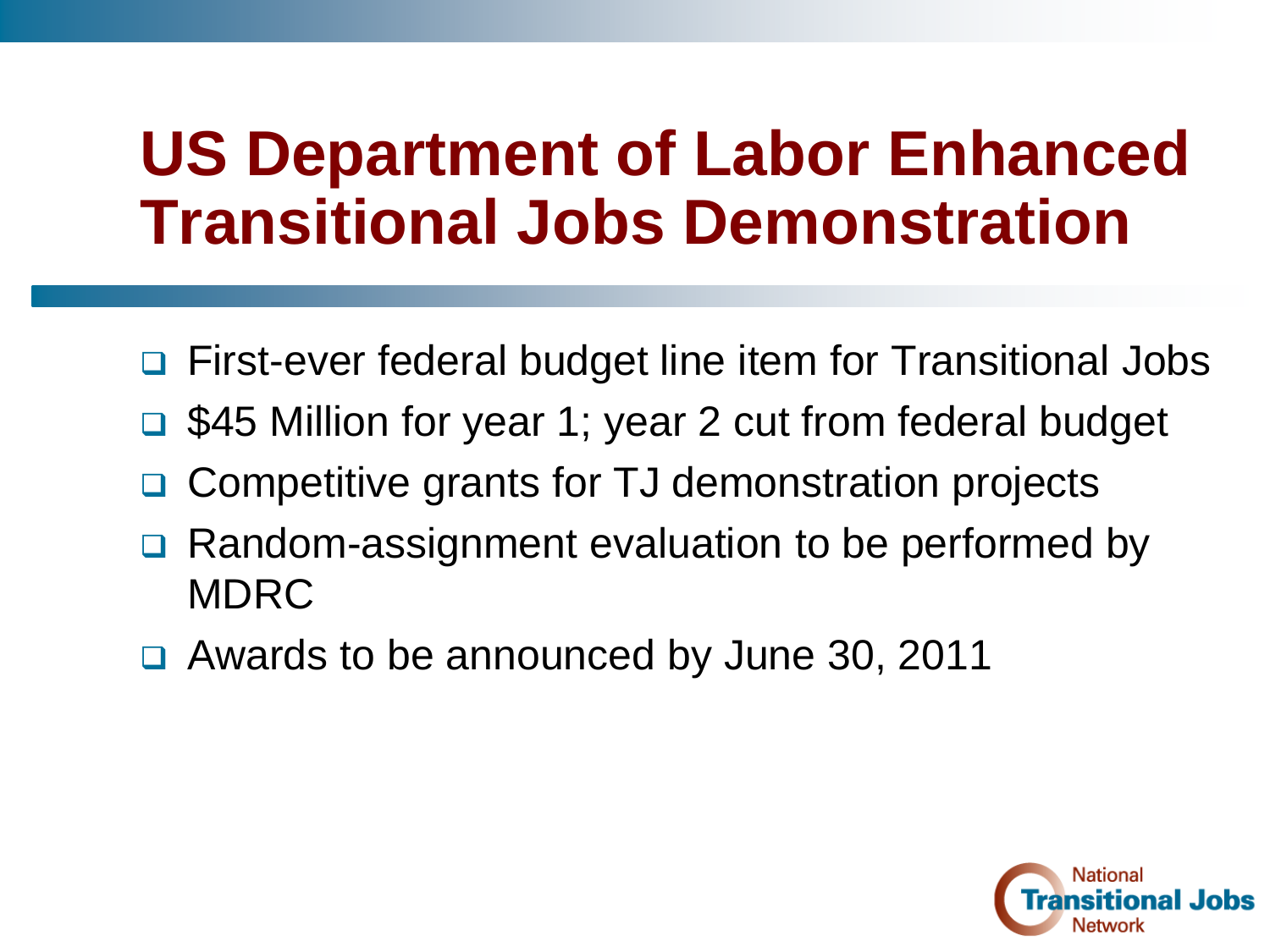#### **US Department of Health & Human Services Subsidized and Transitional Employment Demonstration (STED)**

- **□ Random-assignment evaluations of up to** seven subsidized employment programs
- □ To be led by MDRC
- **□** Some funds to cover program costs related to evaluation, but no operations funding

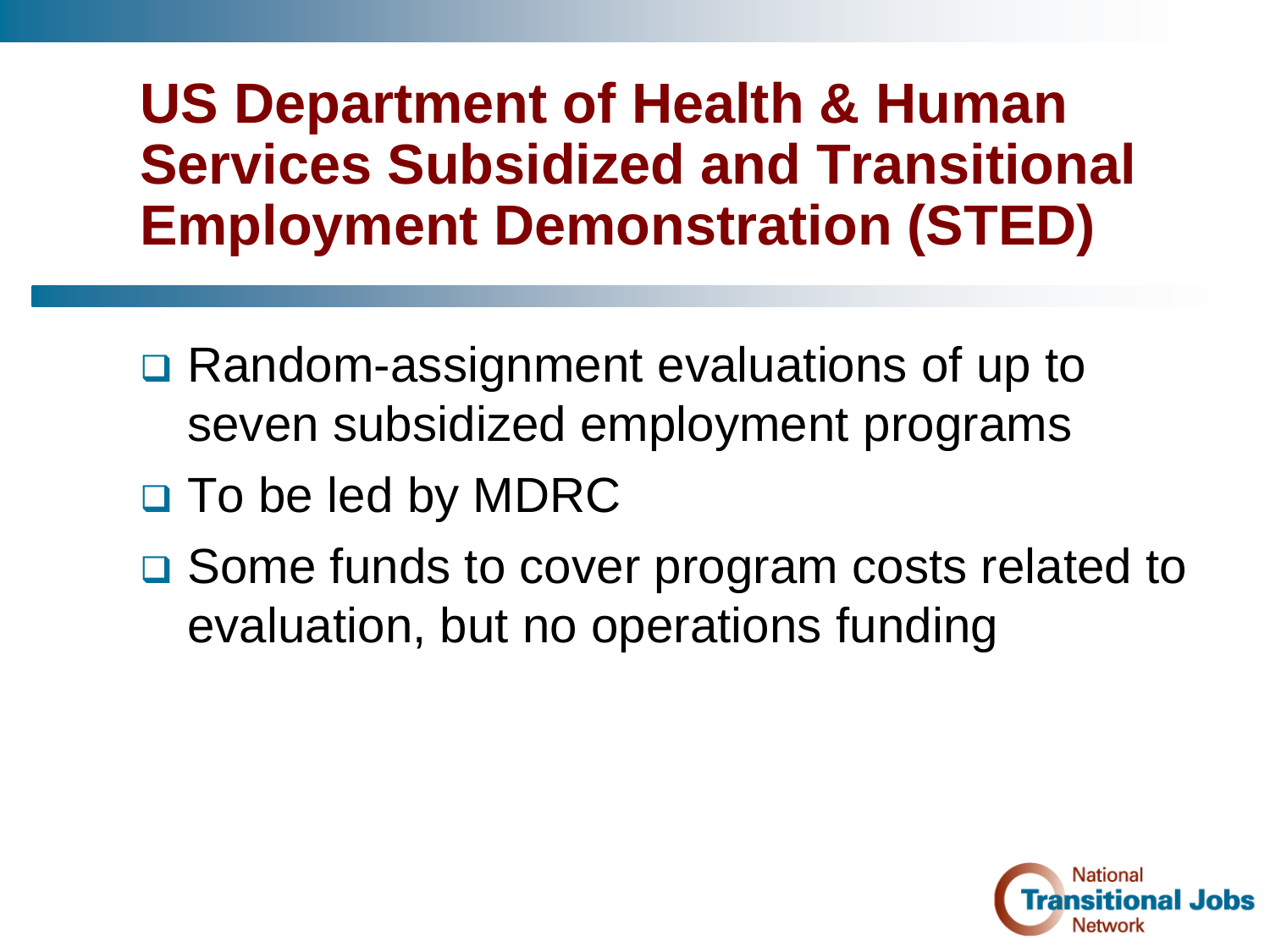### **Some other public funding sources for Transitional Jobs**

- TANF Emergency Fund (ended September 30)
- Office of Child Support Enforcement (new!)
- □ Second Chance Act
- WIA Youth & Adult Funds
- Department of Labor Pathways Out of Poverty
- **□ Community Services Block Grants (CSBG)**
- □ Community Development Block Grants (CDBG)
- Food Stamp Education and Training
- **□** State and City funding

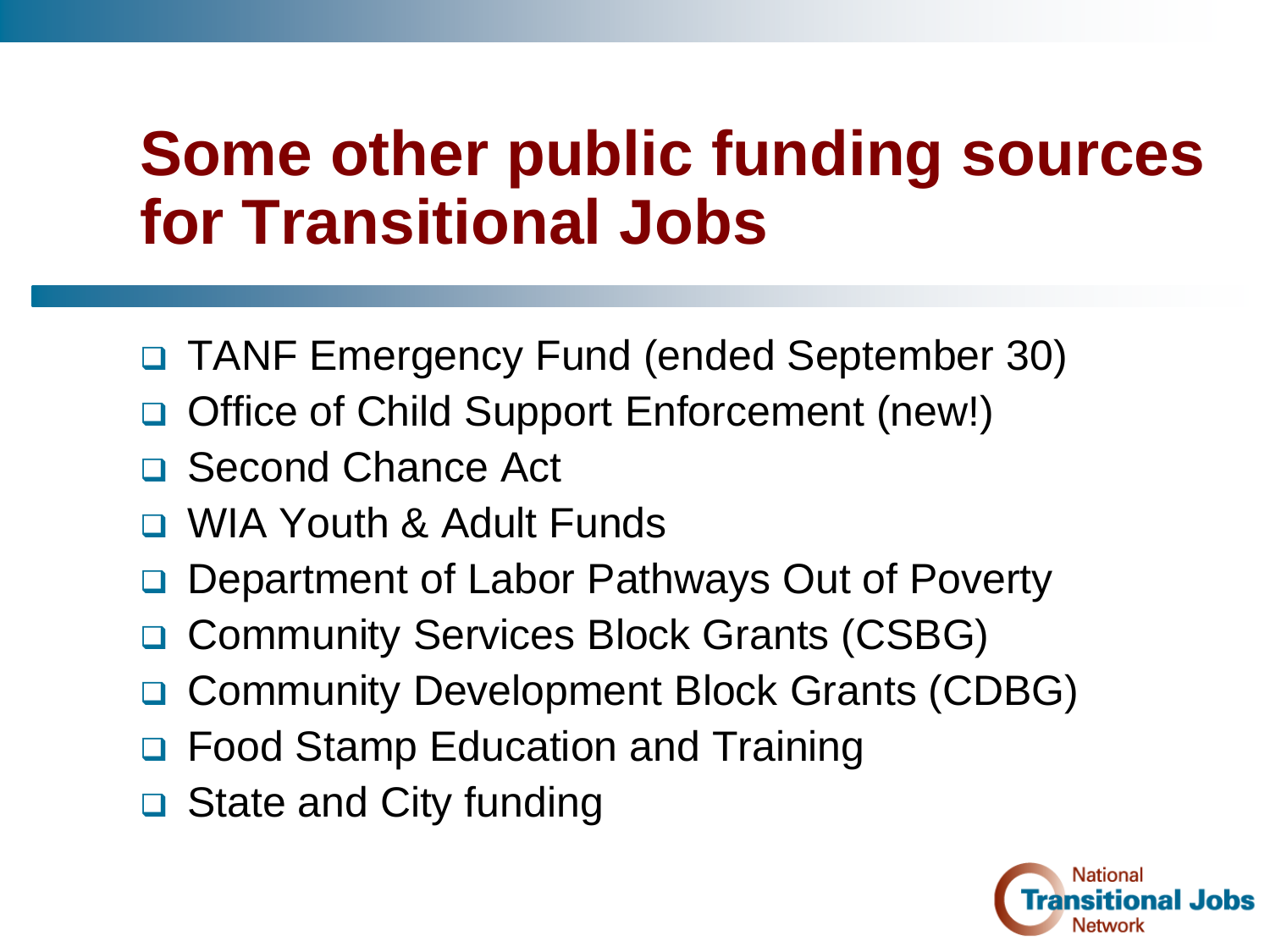### **Temporary Assistance for Needy Families (TANF) Emergency Fund**

- □ Part of the American Recovery and Reinvestment Act
- **□ \$5 billion over two years to states to aid low**income (TANF eligible) families
- □ Included subsidized employment as one of three funding categories
- □ 33 states used TANF EF funds for adult subsidized employment

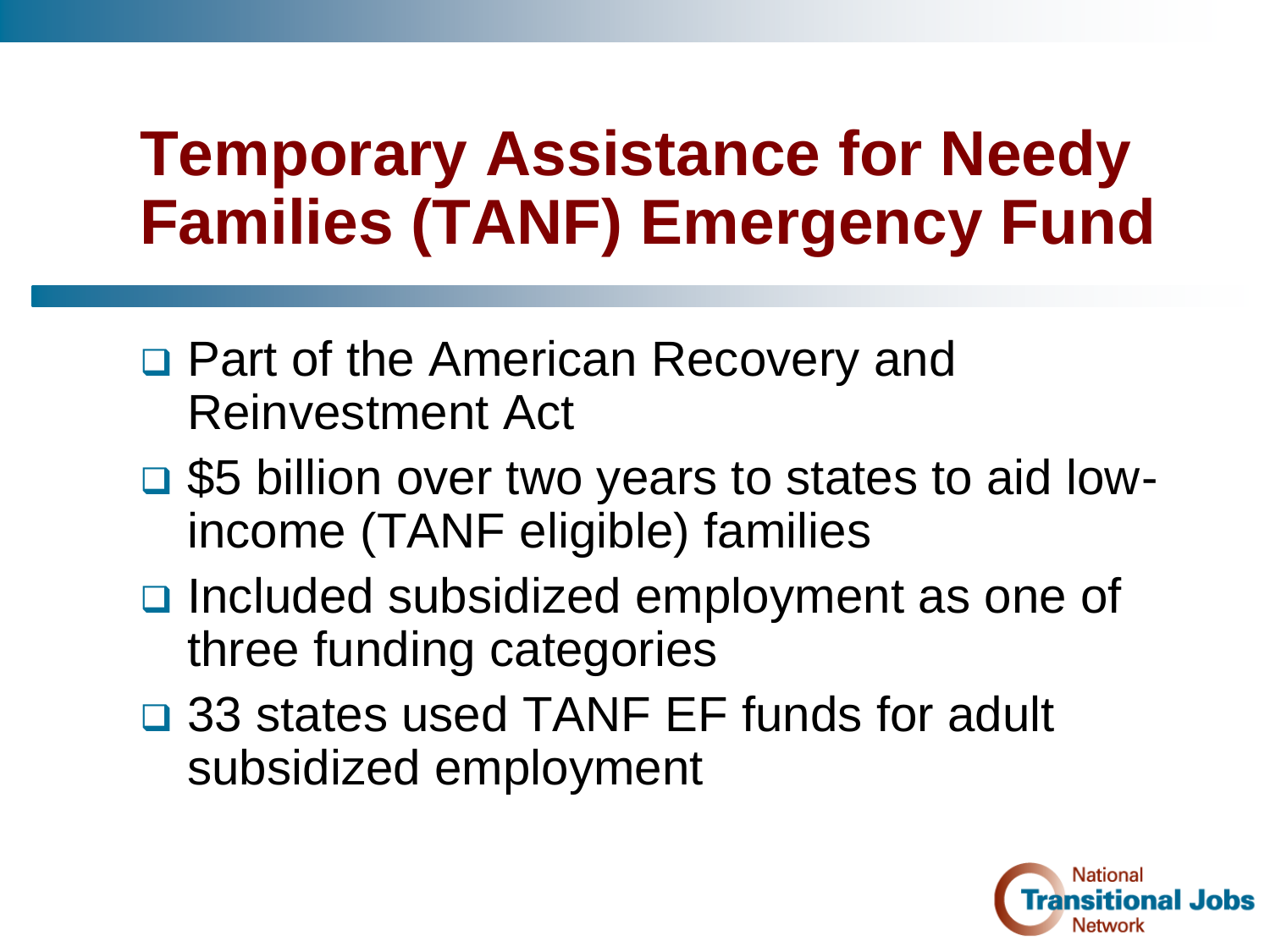#### **TANF Emergency Fund Subsidized Job Placements by State**



**National Transitional Jobs Network**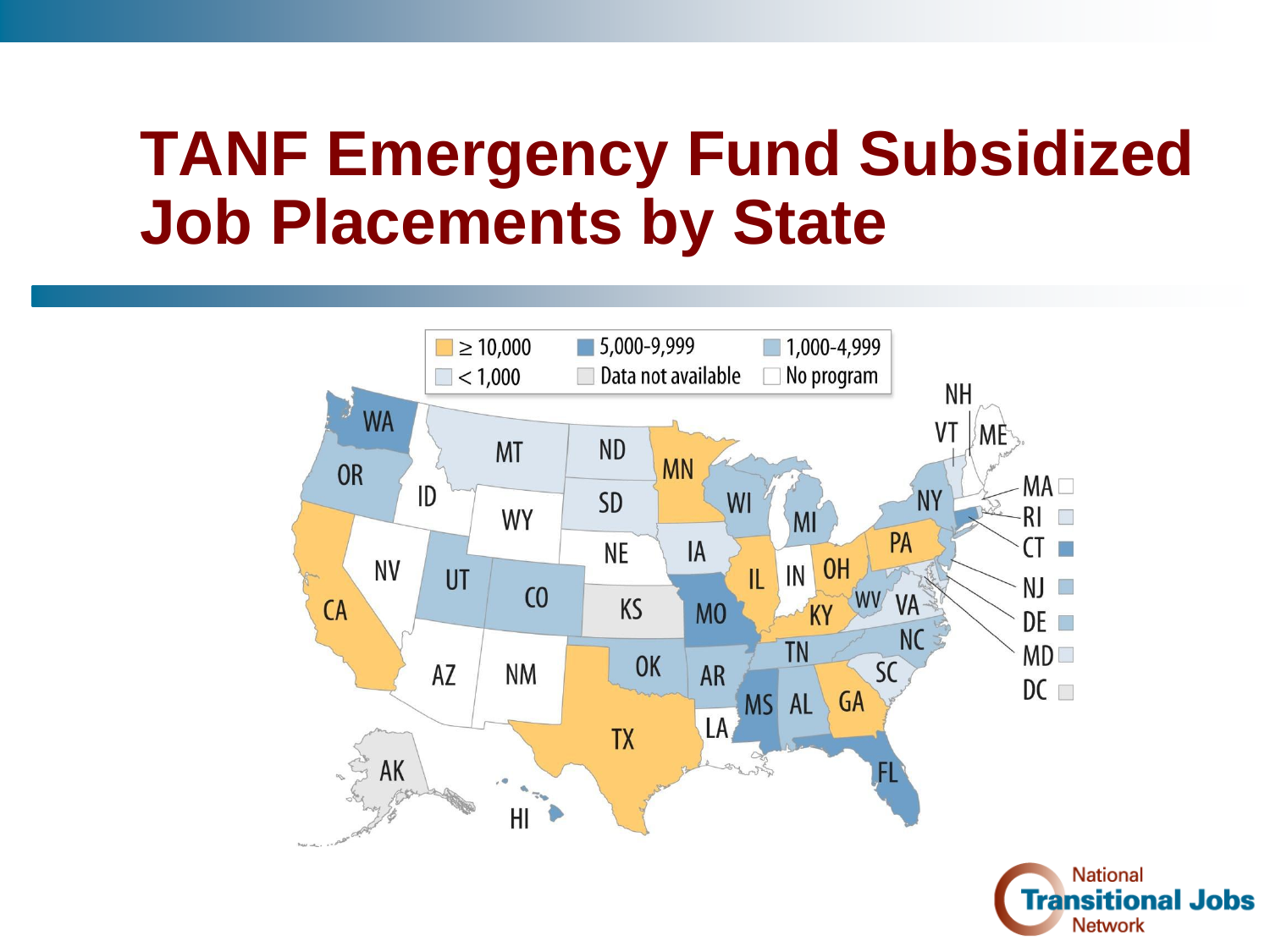### **Lessons from TANF-Funded state subsidized employment programs**

- □ Large-scale, state-implemented subsidized employment initiatives can be rapidly and successfully implemented
- $\Box$  Initiatives can be implemented at reasonable cost
- **□ Benefits to low-income individuals, families,** businesses and communities
	- □ Source: Center on Budget and Policy Priorities & Center for Law and Social Policy

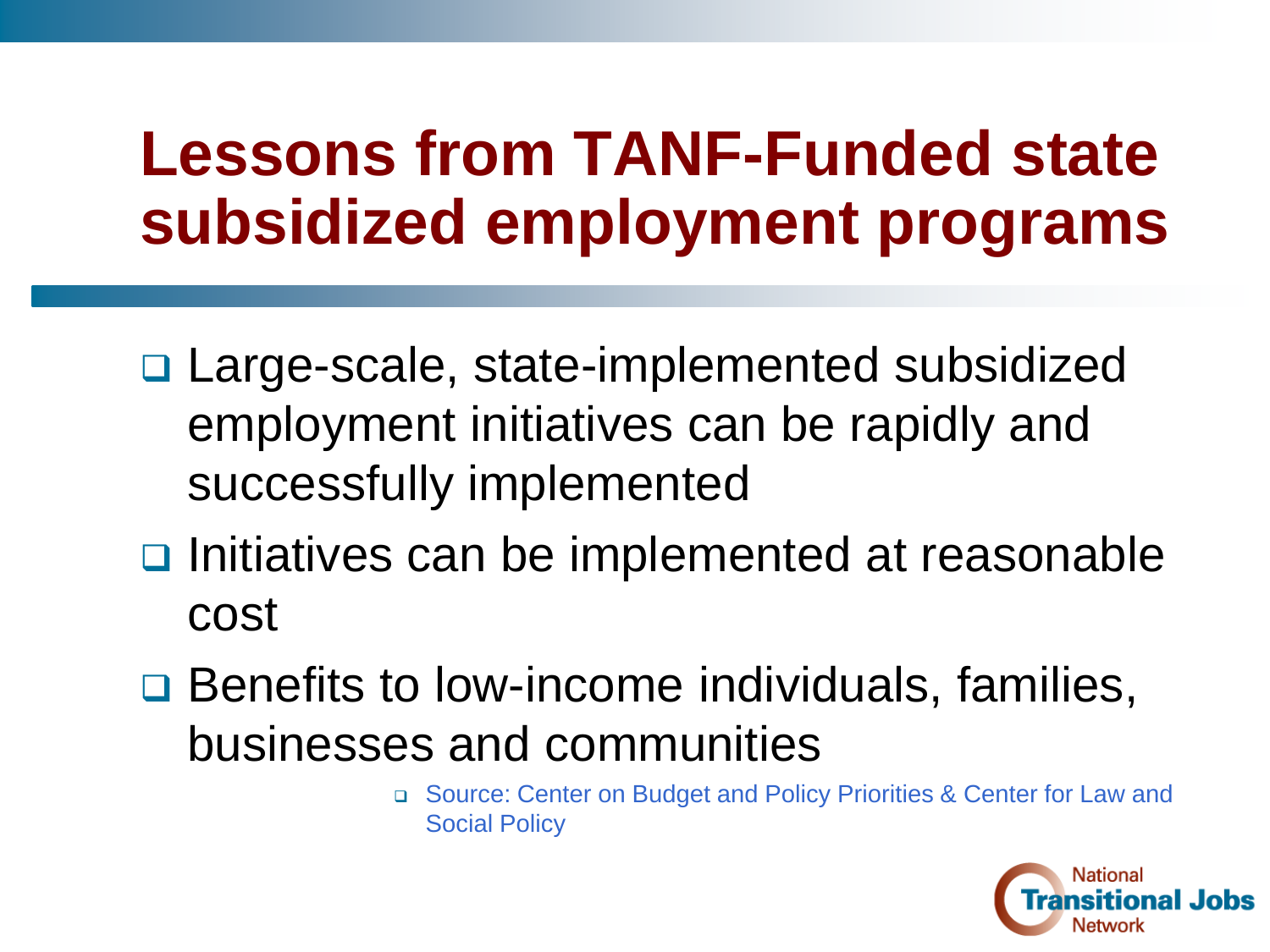#### **State subsidized employment program example: Put Illinois to Work**

- Largest TANF-EF state subsidized employment program
- Over 27,000 participants
- □ Paid \$107 million in wages
- □ 4,280 employers, mostly public sector small businesses & nonprofits
- **□ Generated nearly \$13.6 million in federal income** Medicare and Social Security taxes
- □ Evaluated by Social IMPACT Research Center

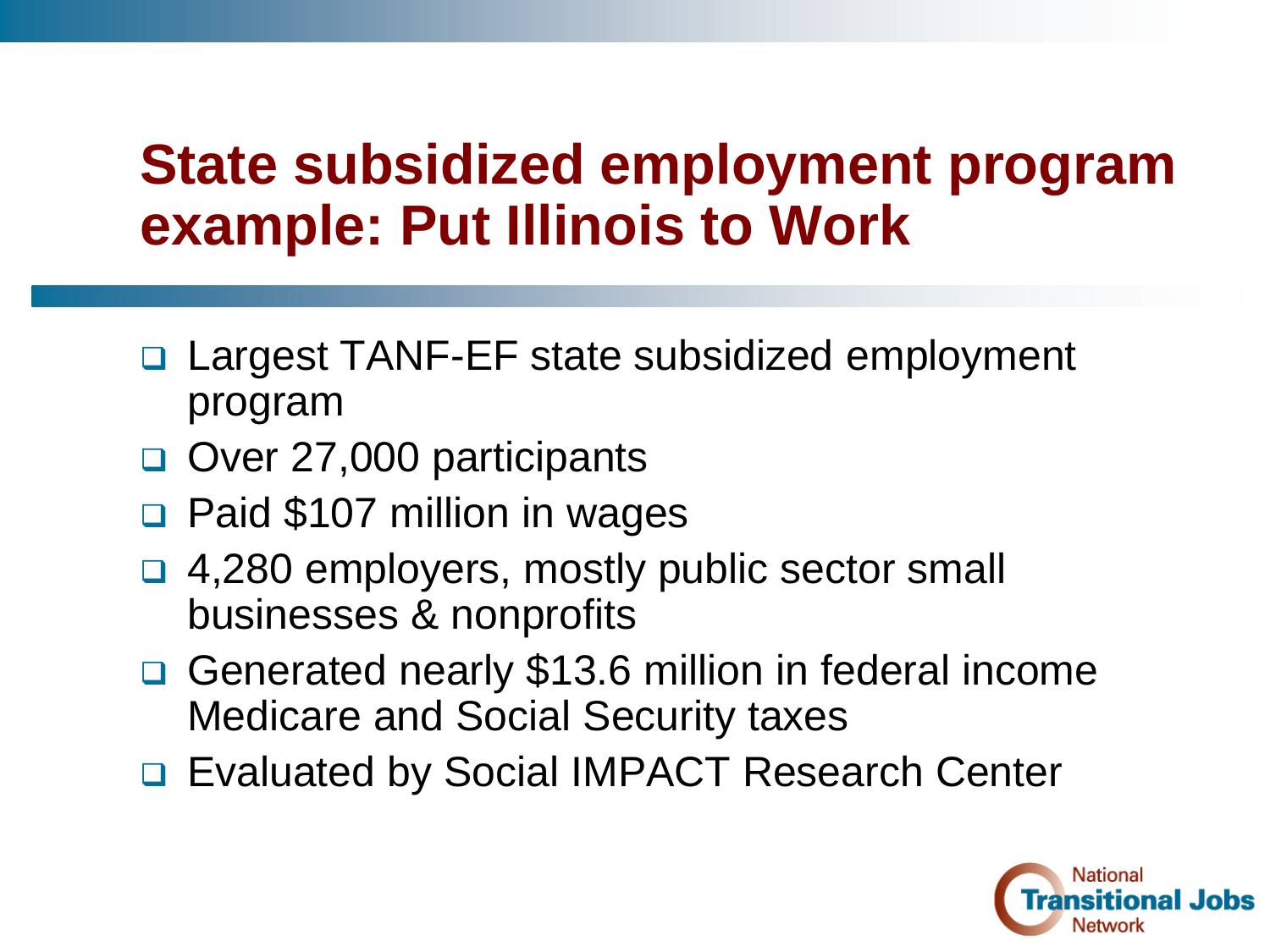### **Findings from the Put Illinois to Work evaluation**

- □ The vast majority of trainee-workers (92%) and employers (88%) indicate **they would participate in PITW or a similar program** if it were offered again.
- $\Box$  If the wage subsidy were halved, 40% of employers report they would participate, and 42% might participate.
- **□** Over half (52%) of all employers stated that they are **more willing now to hire low-income parents and young adults** than before PITW.

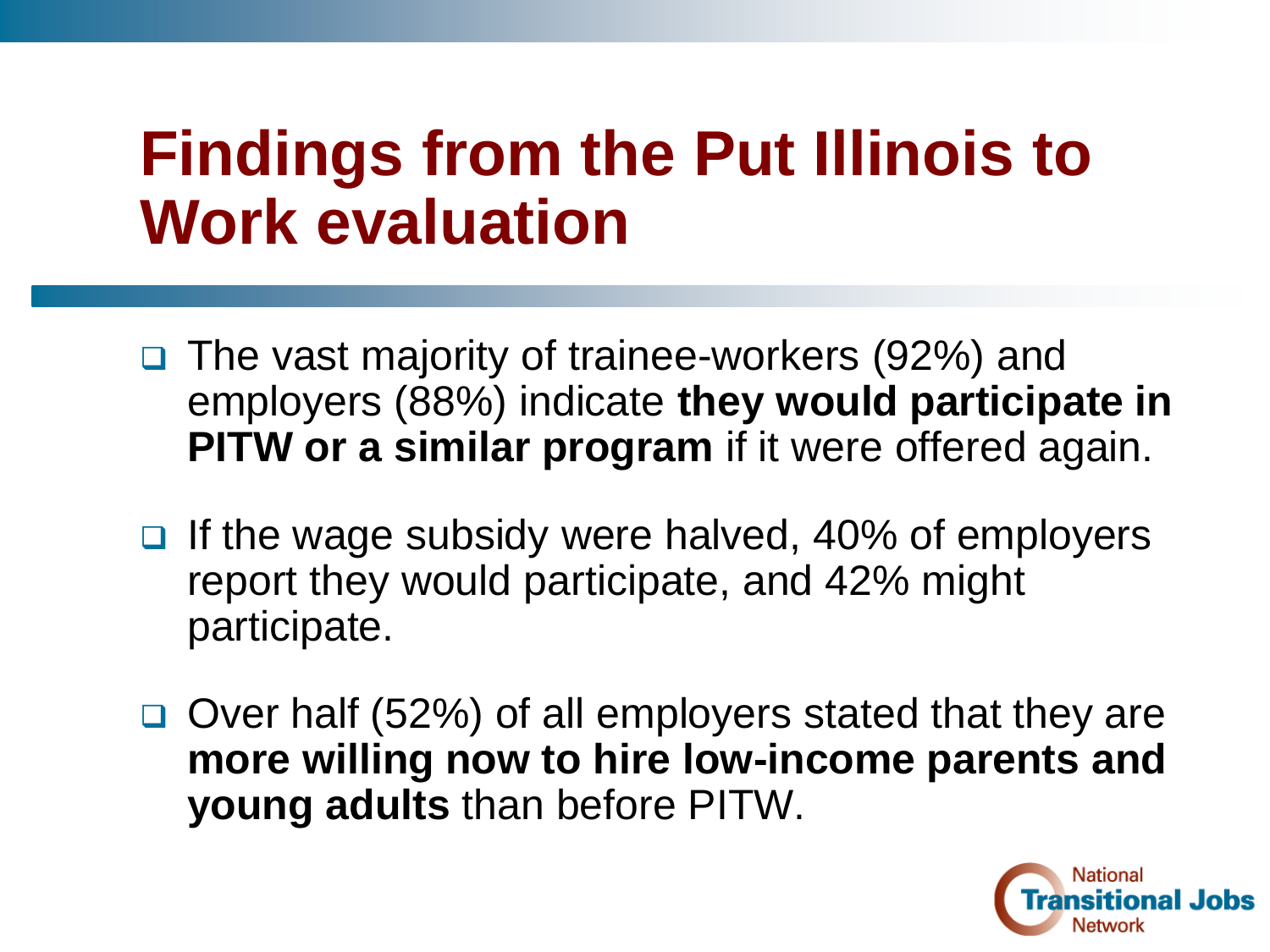### **Put Illinois to Work benefits to employers**

- 57% report that the **financial health of their business was better or somewhat better** following participation in PITW, and 47% attributed at least half of that improvement directly to participation in PITW.
- 63% have seen the **quality of their work improve** as a result of having PITW trainee-workers.
- 68% have been able to **serve more customers** as a result of having PITW trainee-workers.
- 59% have seen **customer satisfaction improve** as a result of having PITW trainee-workers.

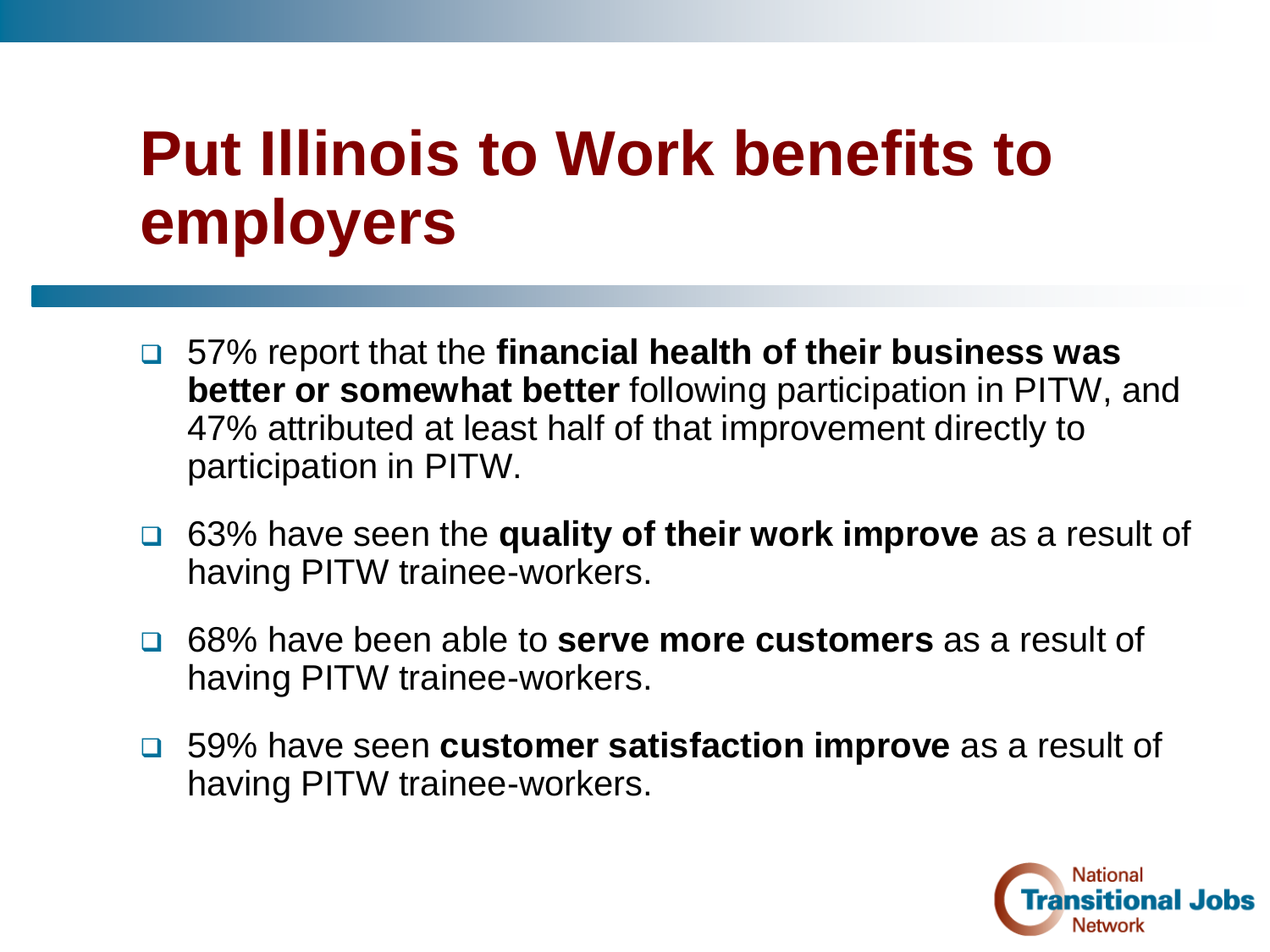#### **Put Illinois to Work Benefits to worker-trainees**

#### **The majority of trainee-workers expressed that the program:**

- was important in helping them **make ends meet** (87%).
- □ put **more money at their disposal** than they had before (78%).
- **taught them new skills** (78%).
- saved them from likely unemployment  $(75%)$ .
- **introduced them to new professional contacts** who might be resourceful in future job searches (72%).
- □ Of those who worked in the 2 years prior to PITW, 76% reported that their PITW jobs had a skill level at or above that of their prior job.

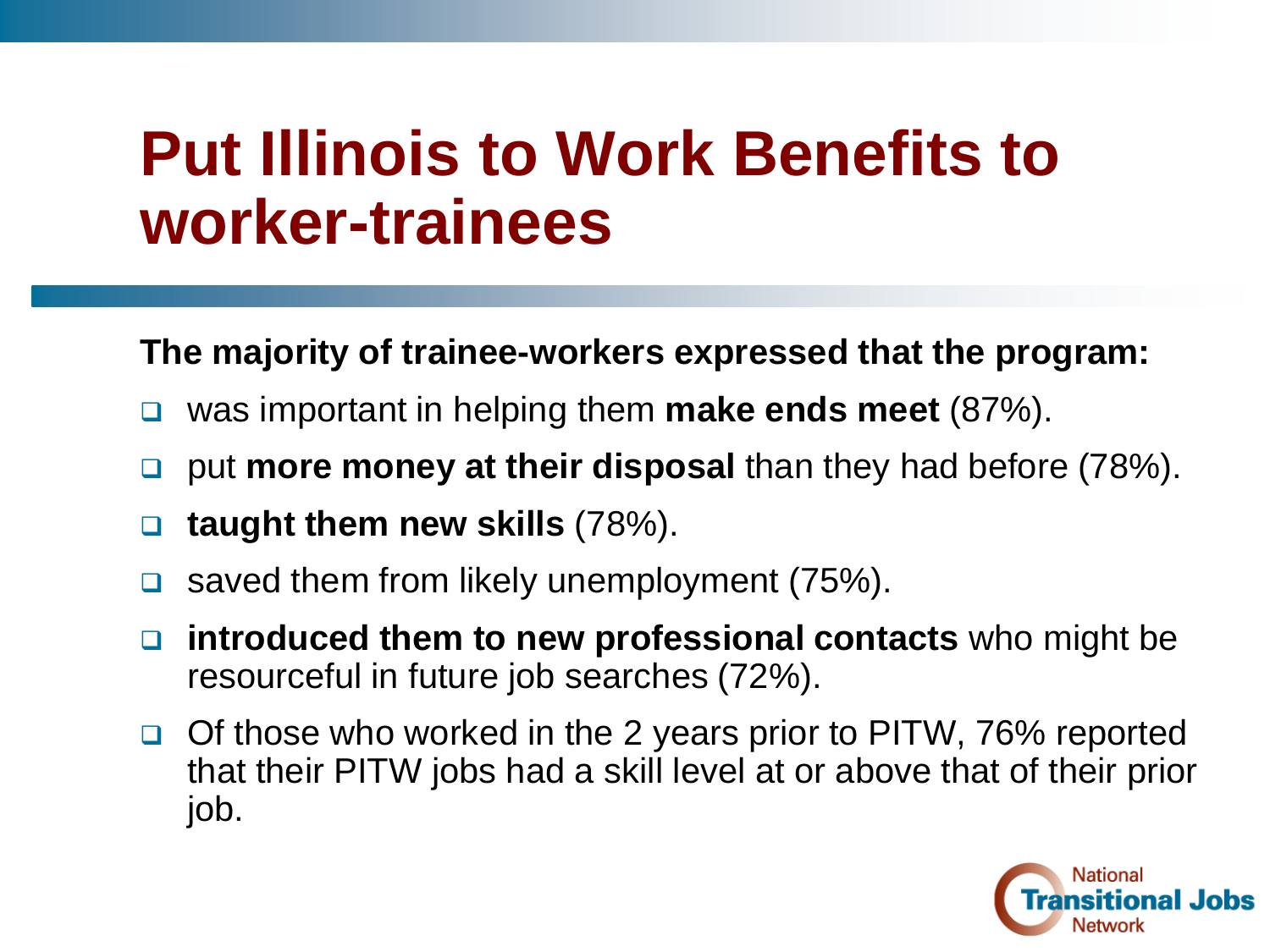## **NTJN Role & Services**

The NTJN exists to influence audiences to ensure that policies account for the hard-to-employ, that the public understands the need to invest in these services, that programs are able to effectively serve as many individuals as possible, and that best practices and technical assistance are widely shared and implemented throughout the network.

- **Technical Assistance**
- **Federal Policy Advocacy**
- **Monthly Newsletters -** *sign up at: www.transitionaljobs.net*
- **National Conference**